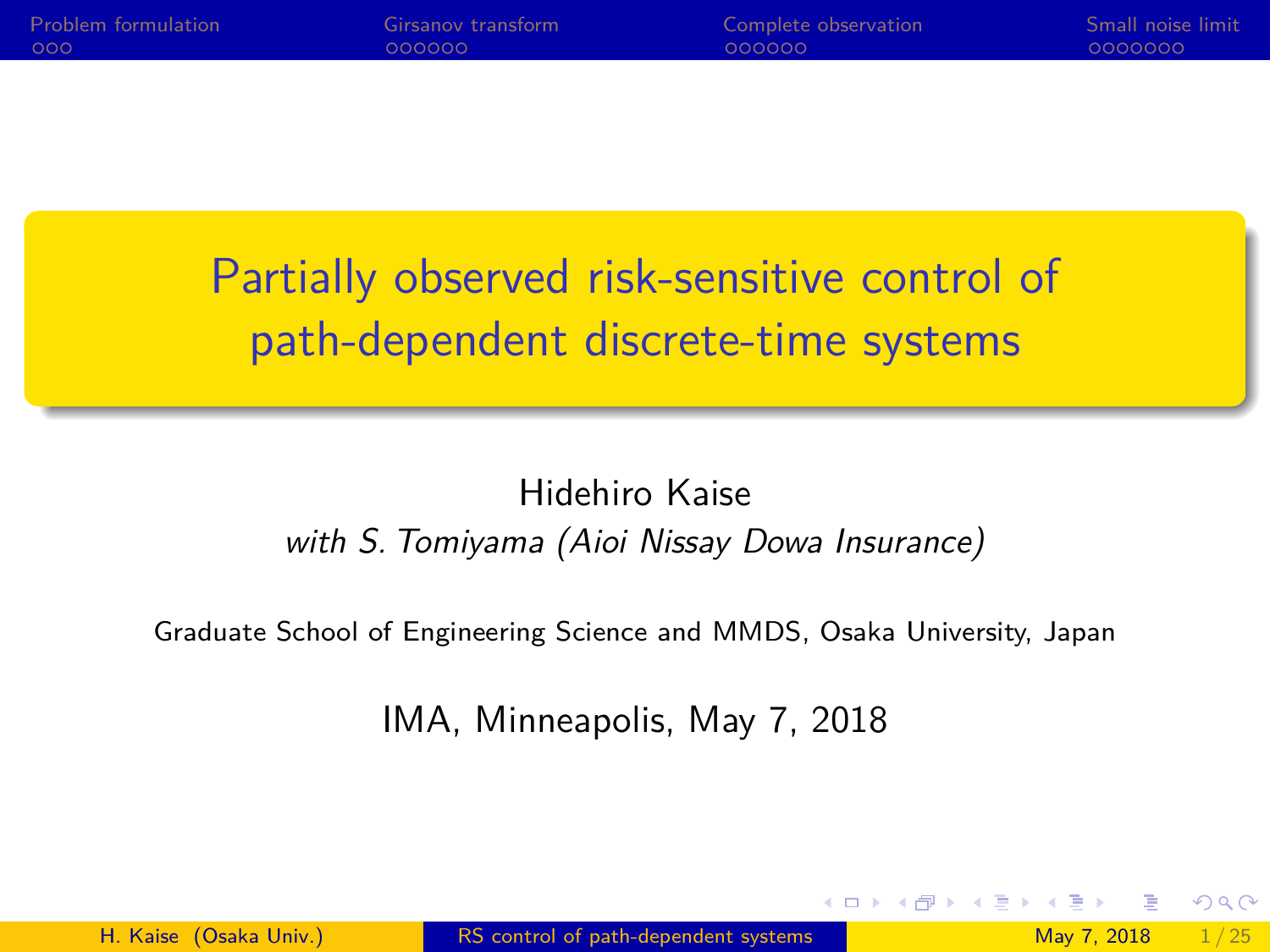# Background and aim

Recently there is large attention to control problems which cannot be directly treated in a classical framework based on Markovian structures. One of such problems is path-dependent (PD) system:

- continuous-time PD deterministic system: Lukoyanov '00, '07 (classical)
- continuous-time PD stochastic system: Hamadène & Lepeltier '95 (classical), El-Karoui & Hamadène '03 (risk-sensitive) cf. Ren, Touzi & Zhang '14, Zhang '17 (PD PDEs of 2nd order)

Aim: Focusing on discrete-time settings, we will seek for possibility on studying partially observed risk-sensitive control with path-dependent dynamics and costs.

- cf. Partially observed risk-sensitive control for Markovian systems
- continuous-time: Bensoussan & van Schuppen '85
- discrete-time: James, Baras & Elliott '94

 $QQ$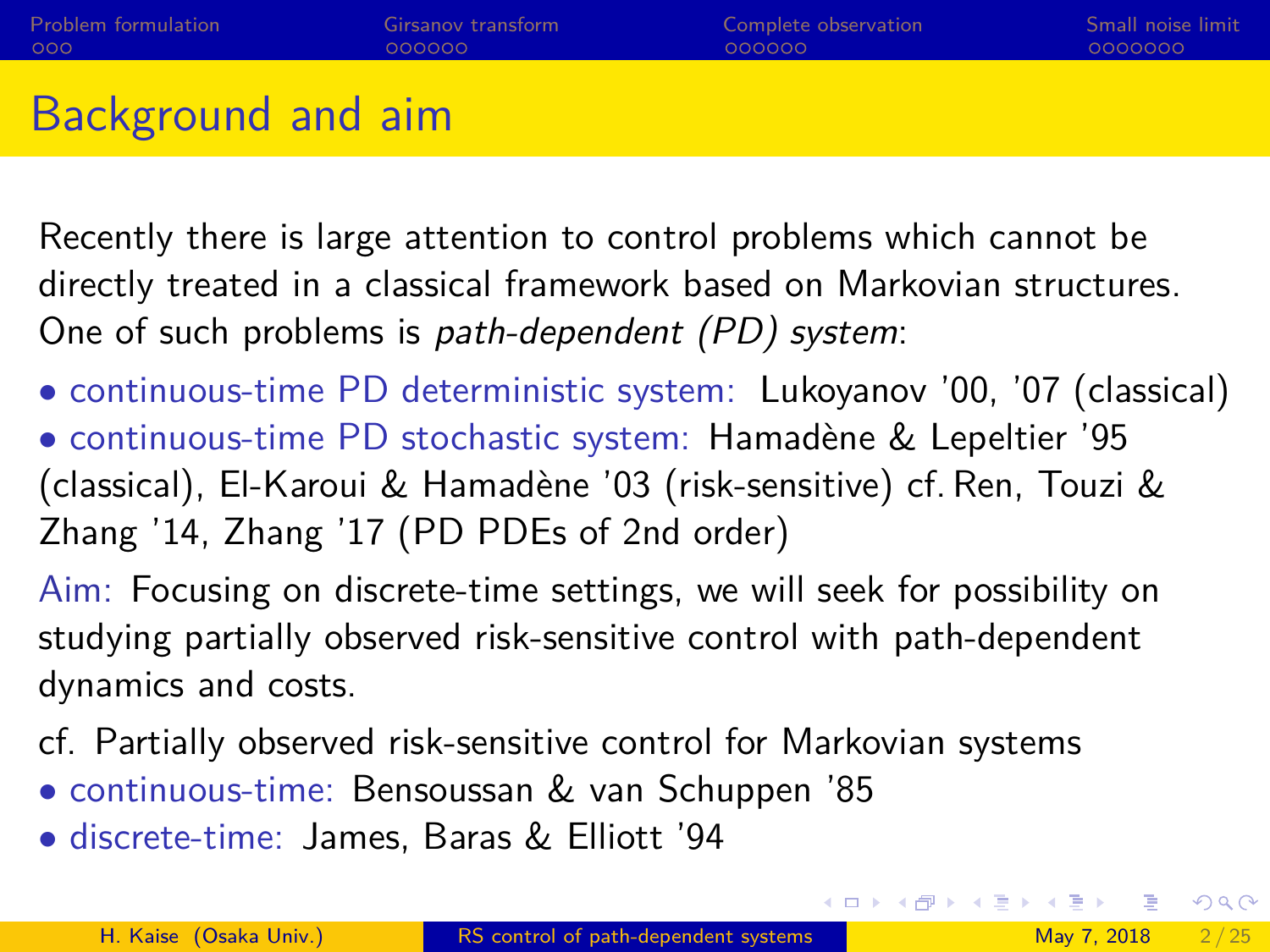| Problem formulation | Girsanov transform | Complete observation | Small noise limit |
|---------------------|--------------------|----------------------|-------------------|
| 000                 | OOOOOO             | 000000               | 0000000           |
|                     |                    |                      |                   |

# **Outline**

Key ideas for Markovian case (cf. Bensoussan & van-Schuppen '85, James, Baras & Elliott '94):

- Measure change by Girsanov transformation
- Reduction to control of unnormalized conditional density (information state)

We will extend arguments of James-Baras-Elliott '94 to path-dependent systems under dynamic programming with time-varying state spaces.

- **1** Problem formulation
- <sup>2</sup> Discrete-time Girsanov transformation and unnormalized conditional distribution of state paths
- **3** Reduction to completely observed stochastic control by information state: stochastic control with time-varying infinite-dimensional spaces
- <sup>4</sup> Small noise limit: dynamic game under partial observation (if we have time) (ロトメ部) × ミトメモ)  $QQQ$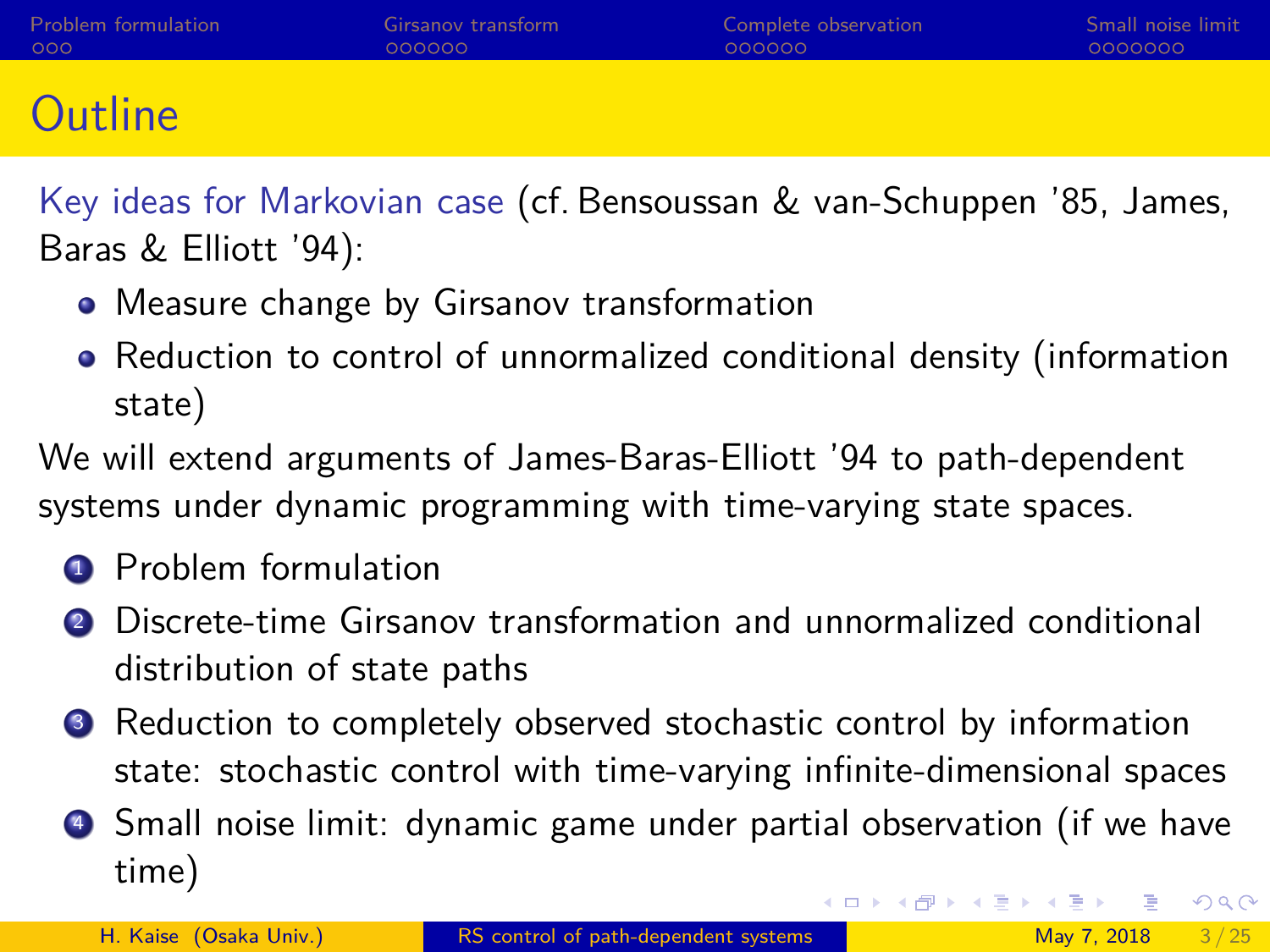<span id="page-3-0"></span>

| <b>Problem formulation</b> | Girsanov transform | Complete observation | Small noise limit |
|----------------------------|--------------------|----------------------|-------------------|
| $\bullet$ 00               | LOOOOOO            | LOOOOOO              | 0000000           |
|                            |                    |                      |                   |

Path-dependent stochastic system

Let  $(\Omega, \mathcal{F}, P)$  be a probability space. Consider the following path-dependent stochastic system: Let initial distribution of  $X_0$  be given. For  $k = 0, 1, ..., M - 1$ 

> $X_{k+1} = F_k(X_{0,k}, U_k) + W_{k+1}$  $Y_{k+1} = H_k(X_{0,k}) + V_{k+1}$

 $X_k$ ;  $\mathbb{R}^n$ -valued r.v. (state)  $\ Y_k$ ;  $\mathbb{R}^m$ -valued r.v. (observation)  $W_k$ ;  $\mathbb{R}^n$ -valued r.v. (system noise)  $\;V_k\text{;}\;\mathbb{R}^m\text{-}\mathsf{valued}$  r.v. (observation noise)  $U_k$ ; U-valued r.v. (control) (U; Borel subset of Euclidean space) Notations:  $X_{0,k} := (X_0, X_1, \ldots, X_k), Y_{0,k} := (Y_0, Y_1, \ldots, Y_k)$  $F_k: (\mathbb{R}^n)^{k+1} \times U \to \mathbb{R}^n$ ,  $H_k: (\mathbb{R}^m)^{k+1} \to \mathbb{R}^m$ Remark: (i)  $F_k$  and  $H_k$  depend on path  $X_{0,k} = (X_1, X_2, \ldots, X_k)$ . (ii) [Markovian case]  $F_{k}(X_{0,k}, U_{k}) = f_{k}(X_{k}, U_{k}), H_{k}(X_{0,k}) = h_{k}(X_{k}).$ ◆ロト→個ト→老ト→老ト 三重  $QQ$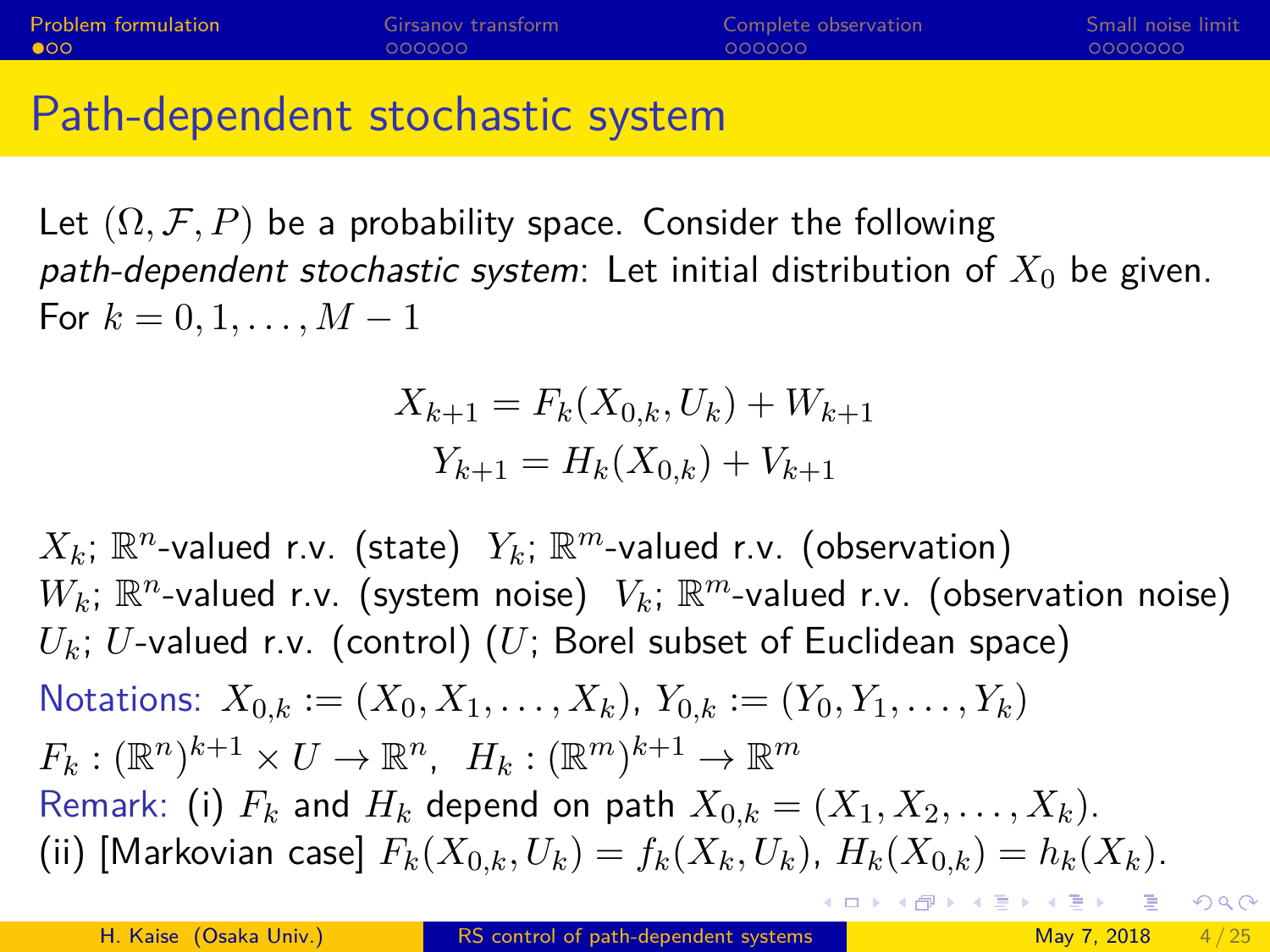# Path-dependent RS control under partial observations

We consider path-dependent risk-sensitive criterion: For  $u=\{U_k\}_{k=0}^{M-1}$  ,

$$
J(u) = E^{P} \left[ e^{\mu \left\{ \sum_{k=0}^{M-1} L_{k}(X_{0,k}, U_{k}) + \Phi(X_{0,M}) \right\}} \right].
$$

 $L_k: (\mathbb{R}^n)^{k+1} \times U \to \mathbb{R}$  (running cost),  $\; \Phi: (\mathbb{R}^n)^{M+1} \to \mathbb{R}$  (terminal cost)  $\mu \in \mathbb{R} \backslash \{0\}$ ; risk-sensitive parameter

• We suppose  $X_k$  cannot be directly observed but  $Y_1, Y_2, \ldots, Y_k$  are available. Thus  $u = \{U_k\}_{k=0}^{M-1}$  is adapted to  $\mathcal{Y}_k = \sigma(Y_1, Y_2, \ldots, Y_k)$ .  $\mathcal{U}_{0,M-1}$  denotes the set of U-valued  $\mathcal{Y}_k$ -adapted processes. Remark: Note that  $U_k$  is measurable with respect to  $\sigma(Y_1, Y_2, \ldots, Y_k)$  if and only if  $U_k = h_k(Y_{1,k})$  for some Borel measurable function  $h_k: (\mathbb{R}^m)^{k+1} \rightarrow U.$  We often identify  $u = \{U_k\}_{k=0}^{M-1}$  with  $h = \{h_k\}_{k=0}^{M-1}.$ 

Partially observed risk-sensitive control of path-dependent system Minimize  $J(u)$  on  $\mathcal{U}_{0,M-1}$  and design filter to calculate optimal control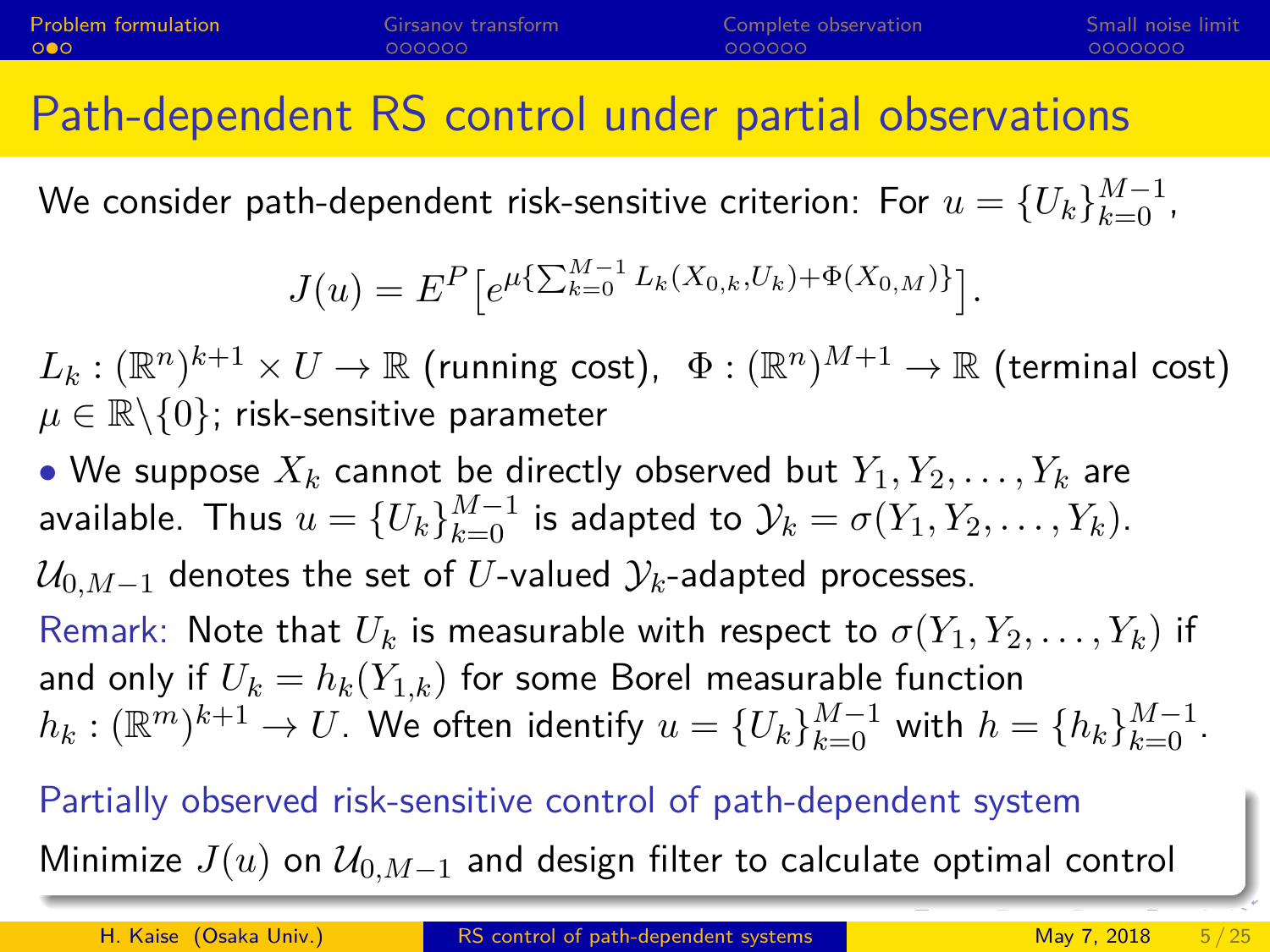<span id="page-5-0"></span>

| <b>Problem formulation</b> | Girsanov transform | Complete observation | Small noise limit |
|----------------------------|--------------------|----------------------|-------------------|
| ം റെ                       | 000000             | 000000               | 0000000           |
|                            |                    |                      |                   |

## Assumptions

- (A1)  $X_0$  has a density  $\rho : \mathbb{R}^n \to [0, \infty)$ .
- (A2)  $X_0$  and  $\{(W_k, V_k)\}_{k=1}^M$  are independent.
- $($ A3 $)$   $\{ (W_k, V_k) \}_{k=1}^{M}$  are independently and identically distributed.  $(W_1, V_1)$ has bounded uniformly continuous density  $\phi: \mathbb{R}^n \times \mathbb{R}^m \to (0,\infty).$
- $(A4)$  U is compact.
- $\,$   $(A5)\ \ F_{k}:({\mathbb R}^{n})^{k+1}\times U\rightarrow {\mathbb R}^{n},\ H_{k}:({\mathbb R}^{m})^{k+1}\rightarrow {\mathbb R}^{m}$  are bounded uniformly continuous.
- $\,$   $(A6)\;$   $L_k:({\mathbb R}^n)^{k+1}\times U\rightarrow {\mathbb R},\,\Phi:({\mathbb R}^n)^{M+1}\rightarrow {\mathbb R}$  are bounded uniformly continuous non-negative functions.

Remark:  $W_k$  and  $V_k$  can be correlated.

K ロ ▶ K 個 ▶ K 로 ▶ K 로 ▶ 『 콘 』 K) Q Q Q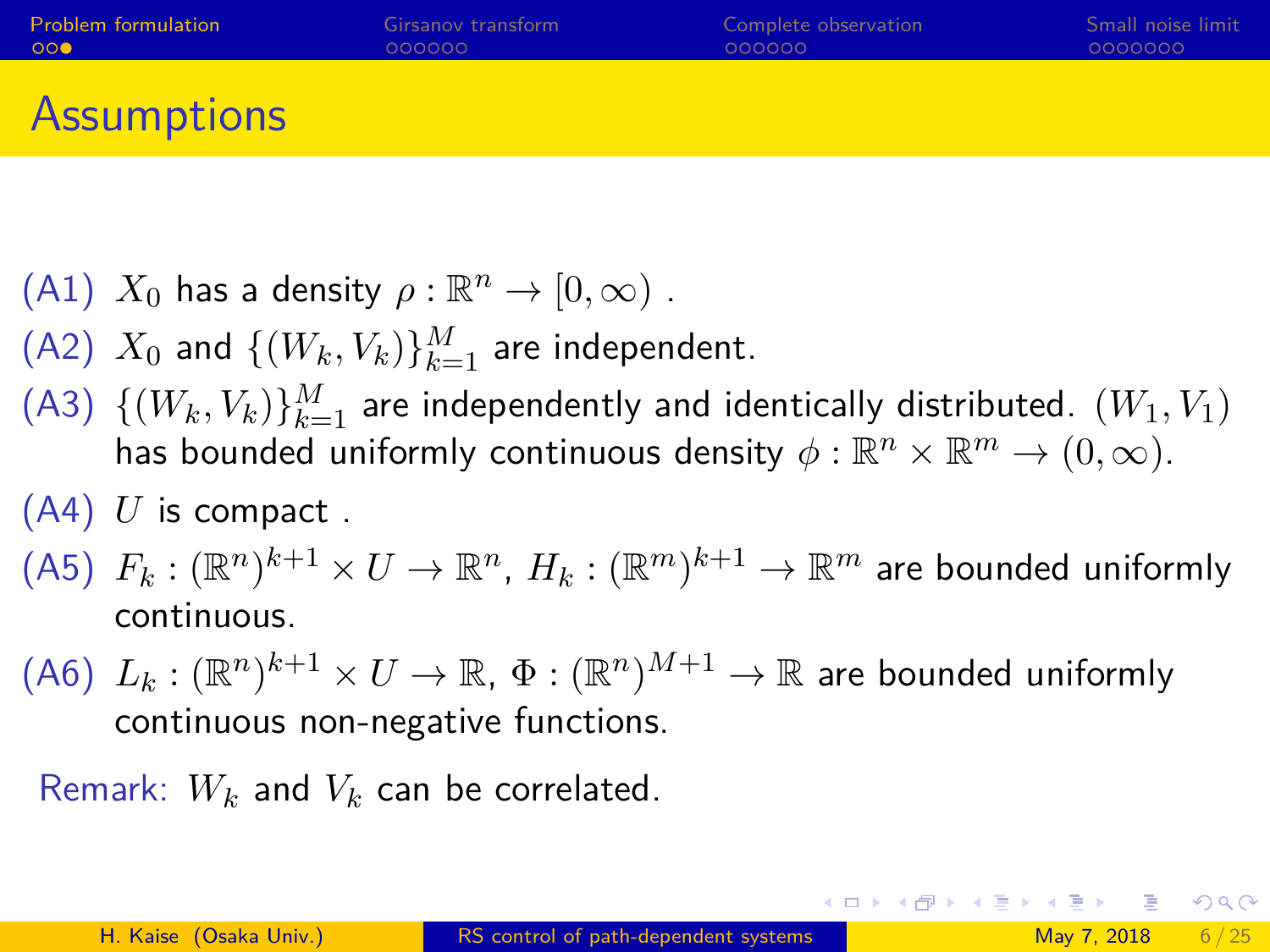<span id="page-6-0"></span>

| Problem formulation | Girsanov transform | Complete observation | Small noise limit |
|---------------------|--------------------|----------------------|-------------------|
| 000                 | 000000             | 000000               | 0000000           |
|                     |                    |                      |                   |

## Discrete-time Girsanov transformation

We define sub  $\sigma$ -fields for the subsequent arguments:

$$
\mathcal{G}_0 := \sigma(X_0), \mathcal{G}_k := \sigma(X_0, W_{0,k}, V_{0,k}) \ (k = 1, 2, \dots, M), \n\mathcal{Y}_k = \sigma(Y_{1,k}) \ (k = 1, 2, \dots, M).
$$

Suppose  $h=\{h_k\}_{k=0}^{M-1}\in \mathcal{U}_{0,M-1}$  is given. Let  $\{\Gamma_k\}_{k=0}^M$ be given by

$$
\Gamma_{k+1} = \Gamma_k \gamma_{k+1} \ (k = 0, 1, \dots, M - 1), \ \Gamma_0 = 1, \n\text{where } \gamma_k = \phi(W_k, Y_k) / \phi(W_k, V_k).
$$

We define measure Q on  $\mathcal{G}_M$  by

$$
\left. \frac{dQ}{dP} \right|_{\mathcal{G}_M} = \Gamma_M.
$$

 $\Omega$ 

(ロ) (個) (星) (星)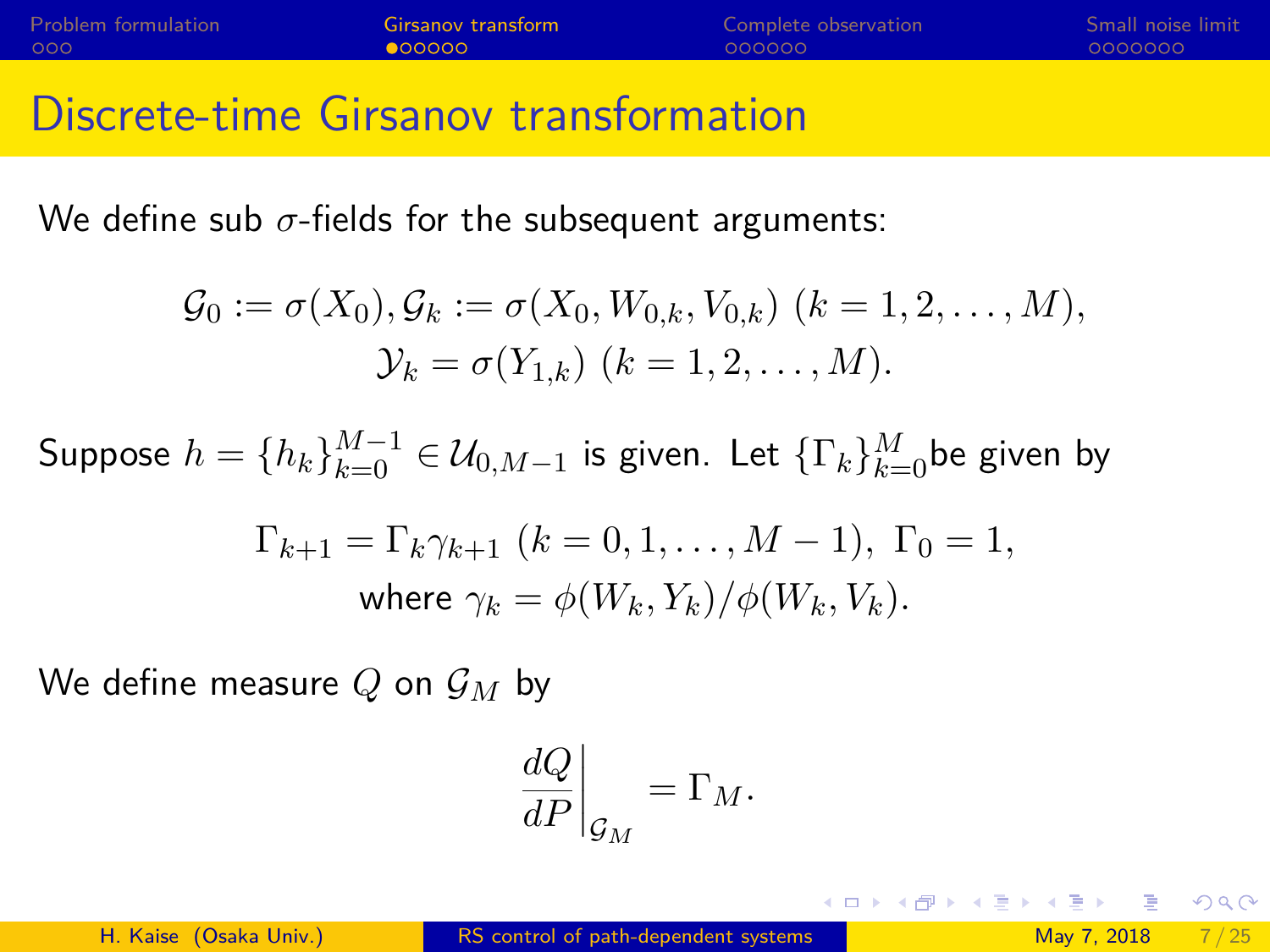# <span id="page-7-0"></span>Discrete-time Girsanov transformation (cont'd)

Proposition (cf. Elliott-Moore '93 for Markovian system under uncorrelated noises)

 $(\mathsf{i})$   $\{\Gamma_k\}_{k=0}^M$  is a  $\{\mathcal{G}_k\}$ -martingale under  $P$ . (ii)  $Q$  is a probability measure. (iii)  $Q(X_0 \in dx) = \rho(x)dx$ . (iv)  $(W_{k+1}, Y_{k+1})$  is independent of  $\mathcal{G}_k$  under  $Q$ . Also,  $(W_1, Y_1)$  has density  $\phi$  under  $Q$ .

Remark: If  $W_k$  and  $V_k$  are independent and  $V_k$  is normal distribution with mean 0 and covariance matrix  $\Sigma$ , we have

$$
\left. \frac{dQ}{dP} \right|_{\mathcal{G}_M} = e^{-\sum_{k=0}^M H_k(X_{0,k})^T \hat{\Sigma}^{-1} Y_k + \sum_{k=0}^M H_k(X_{0,k})^T \hat{\Sigma}^{-1} H_k(X_{0,k})},
$$

Q is a probability measure,  $Y_k$  is independent of  $\mathcal{G}_k$  under Q and  $Y_k$  is normal distribution with [m](#page-6-0)ean 0 and covariance m[atr](#page-8-0)[ix](#page-6-0)  $\Sigma$  [u](#page-5-0)[n](#page-6-0)[d](#page-11-0)[e](#page-12-0)[r](#page-5-0) [Q](#page-11-0).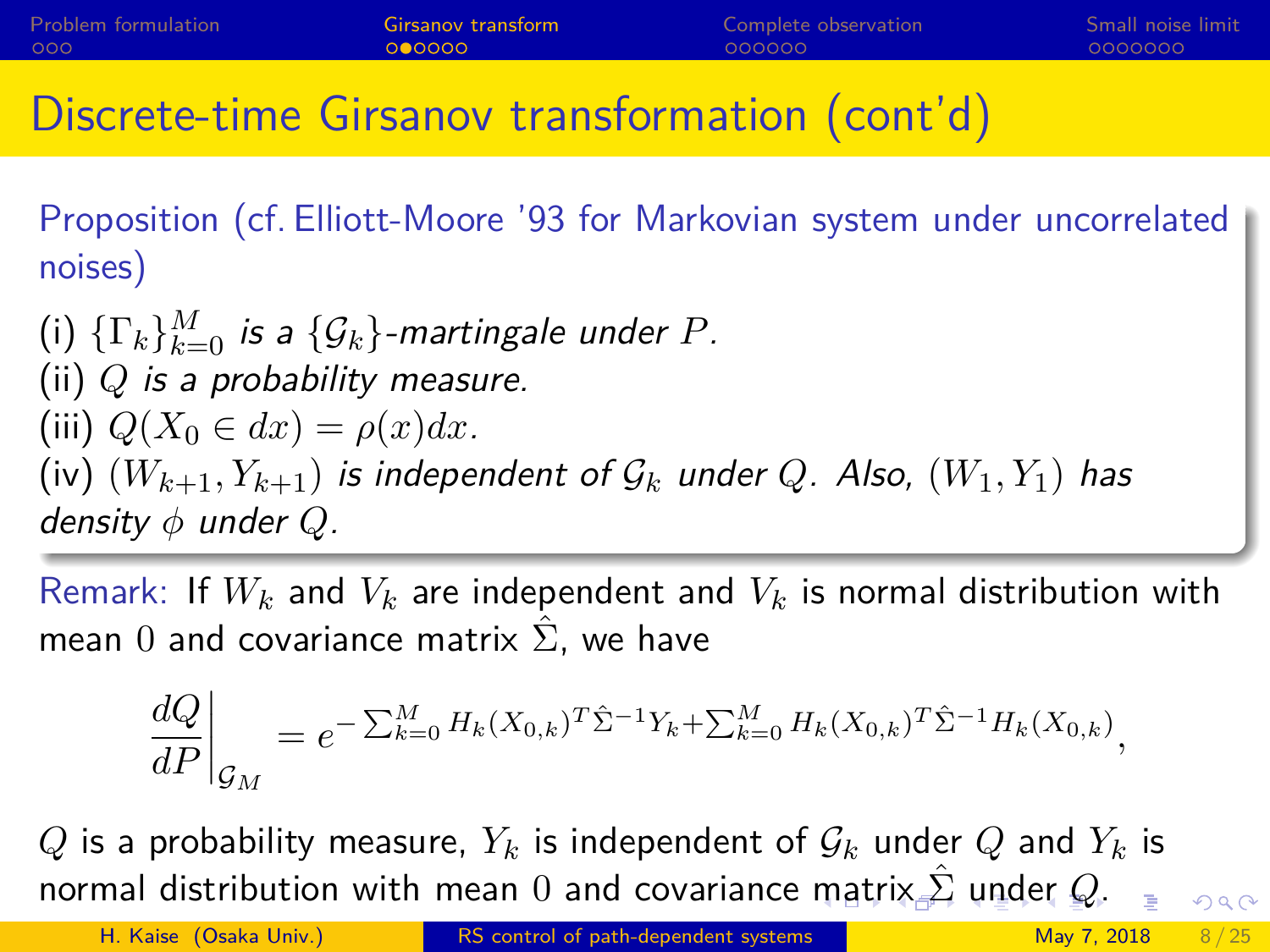<span id="page-8-0"></span>

| Problem formulation | Girsanov transform | Complete observation | Small noise limit |
|---------------------|--------------------|----------------------|-------------------|
| 000                 | 000000             | 000000               | 0000000           |
|                     |                    |                      |                   |

### Risk-sensitive criterion under Q

For  $h=\{h_k\}_{k=0}^{M-1}\in \mathcal{U}_{0,M-1}$ , recall the risk-sensitive criterion

$$
J(h) = E^{P} \left[ e^{\mu \left\{ \sum_{k=0}^{M-1} L_{k}(X_{0,k}, U_{k}) + \Phi(X_{0,M}) \right\}} \right]
$$

where  $U_k = h_k(Y_{1,k})$ . Note that

$$
J(h) = E^{P} \left[ E^{P} \left[ e^{\mu \left\{ \sum_{k=0}^{M-1} L_{k}(X_{0,k}, U_{k}) + \Phi(X_{0,M}) \right\}} \middle| \mathcal{Y}_{M} \right] \right]. \tag{*}
$$

By Bayes' rule, we have

$$
E^{P}[e^{\mu\{\sum_{k=0}^{M-1}L_{k}(X_{0,k},U_{k})+\Phi(X_{0,M})\}}|\mathcal{Y}_{M}]
$$
  
=  $E^{Q}[\Gamma_{M}^{\dagger}e^{\mu\{\sum_{k=0}^{M-1}L_{k}(X_{0,k},U_{k})+\Phi(X_{0,M})\}}|\mathcal{Y}_{M}]/E^{Q}[\Gamma_{M}^{\dagger}|\mathcal{Y}_{M}],$ 

where  $\Gamma_M^\dagger=\Gamma_M^{-1}.$  Plugging this back in  $(*)$ , we have

$$
J(h) = E^{Q} \big[ E^{Q} \big[ \Gamma_M^{\dagger} e^{\mu \{\sum_{k=0}^{M-1} L_k(X_{0,k}, U_k) + \Phi(X_{0,M})\}} \big| \mathcal{Y}_M \big] \big].
$$

 $QQ$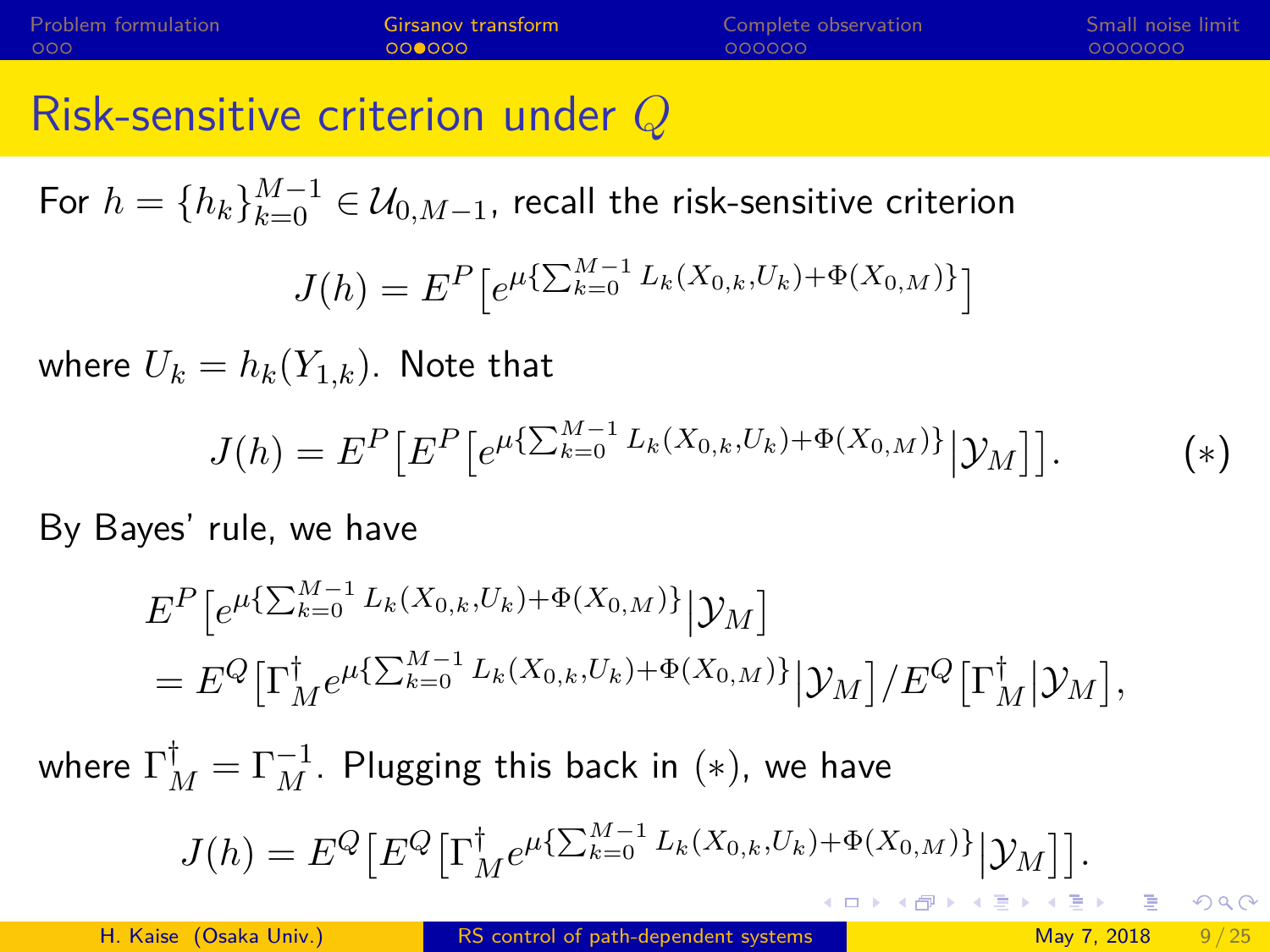### <span id="page-9-0"></span>Risk-sensitive criterion under  $Q$  (cont'd)

Risk-sensitive criterion under Q

$$
J(h) = E^{Q} \left[ E^{Q} \left[ \Gamma_M^{\dagger} e^{\mu \{ \sum_{k=0}^{M-1} L_k(X_{0,k}, U_k) + \Phi(X_{0,M}) \}} |\mathcal{Y}_M \right] \right]
$$
  
= 
$$
E^{Q} \left[ E^{Q} \left[ \Gamma_M^{\dagger} e^{\mu \sum_{k=0}^{M-1} L_k(X_{0,k}, U_k)} e^{\mu \Phi(X_{0,M})} |\mathcal{Y}_M \right] \right].
$$

Note that  $E^Q[\cdots|\mathcal{Y}_M]$  can be calculated if  $Y_0, Y_1, \cdots Y_M$  are observed.

Key: Under path-dependent systems, it may be reasonable to infer not only state  $X_M$  but also path of states  $X_{0,M} = (X_0, \ldots, X_M)$ .

• We want to find unnormalized conditional density  $\sigma^h_M(x_{0,M})=\sigma^h_M(x_{0,M},Y_{1,M})$  of  $X_{0,M}$  given  $Y_{1,M}$ : For any *test function*  $\varphi: (\mathbb{R}^n)^{M+1} \to \mathbb{R},$ 

$$
E^{Q}\big[\Gamma_{M}^{\dagger}e^{\mu\sum_{k=0}^{M-1}L_{k}(X_{0,k},U_{k})}\varphi(X_{0,M})\big|\mathcal{Y}_{M}\big]=\!\!\int\!\!\varphi(x_{0,M})\sigma_{M}^{h}(x_{0,M},Y_{1,M})dx_{0,M}
$$

where $x_{0,M}=(x_0,x_1,\ldots,x_M)\in (\mathbb{R}^n)^{M+1}$  $x_{0,M}=(x_0,x_1,\ldots,x_M)\in (\mathbb{R}^n)^{M+1}$  $x_{0,M}=(x_0,x_1,\ldots,x_M)\in (\mathbb{R}^n)^{M+1}$  $x_{0,M}=(x_0,x_1,\ldots,x_M)\in (\mathbb{R}^n)^{M+1}$  $x_{0,M}=(x_0,x_1,\ldots,x_M)\in (\mathbb{R}^n)^{M+1}$  $x_{0,M}=(x_0,x_1,\ldots,x_M)\in (\mathbb{R}^n)^{M+1}$  $x_{0,M}=(x_0,x_1,\ldots,x_M)\in (\mathbb{R}^n)^{M+1}$  $x_{0,M}=(x_0,x_1,\ldots,x_M)\in (\mathbb{R}^n)^{M+1}$  $x_{0,M}=(x_0,x_1,\ldots,x_M)\in (\mathbb{R}^n)^{M+1}$  $x_{0,M}=(x_0,x_1,\ldots,x_M)\in (\mathbb{R}^n)^{M+1}$  $x_{0,M}=(x_0,x_1,\ldots,x_M)\in (\mathbb{R}^n)^{M+1}$  $x_{0,M}=(x_0,x_1,\ldots,x_M)\in (\mathbb{R}^n)^{M+1}$  $x_{0,M}=(x_0,x_1,\ldots,x_M)\in (\mathbb{R}^n)^{M+1}$ ,  $dx_{0,M}=\displaystyle{dx_0dx_1\cdots dx_{M_\Xi}}$  $dx_{0,M}=\displaystyle{dx_0dx_1\cdots dx_{M_\Xi}}$  $dx_{0,M}=\displaystyle{dx_0dx_1\cdots dx_{M_\Xi}}$  $dx_{0,M}=\displaystyle{dx_0dx_1\cdots dx_{M_\Xi}}$  $2990$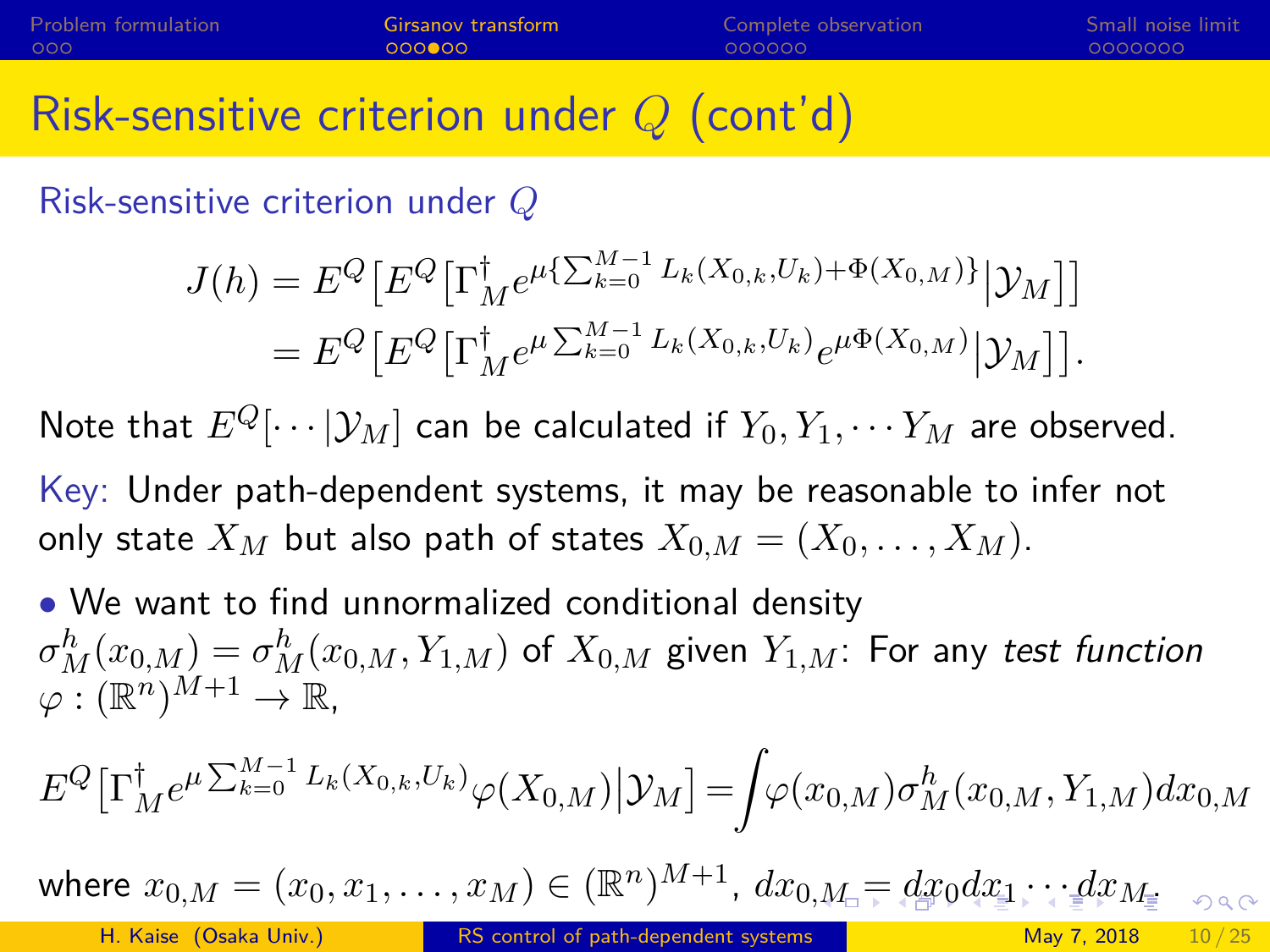### <span id="page-10-0"></span>Dynamics of unnormalized conditional density

Let  $k = 0, 1, \ldots, M - 1$ . Given  $u \in U$  and  $y \in \mathbb{R}^m$ , define operator  $\Sigma_k[u,y]:L^1((\mathbb{R}^n)^{k+1})\to L^1((\mathbb{R}^{k+2}))$  as follows: for  $\sigma\in L^1((\mathbb{R}^n)^{k+1})$ ,

$$
(\Sigma_k[u, y]\sigma)(x_{0,k+1}) = e^{\mu L_k(x_{0,k}, u)} \frac{\phi(x_{k+1} - F_k(x_{0,k}, u), y - H_k(x_{0,k}))}{\hat{\phi}(y)} \sigma(x_{0,k})
$$

with  $x_{0,k+1}=(x_{0,k},x_{k+1})\in (\mathbb{R}^n)^{k+1}\times \mathbb{R}^n.$  Here  $\hat{\phi}(y)=\int \phi(w,y)dw.$ 

Given control  $h=\{h_k\}_{k=0}^{M-1}$ , let  $Y_1,Y_2,\ldots,Y_M$  be the observation process corresponding to  $h.$  We define  $\sigma_k^h(\omega)=\sigma_k^h(\cdot,Y_{1,k}(\omega))\in L^1((\mathbb{R}^n)^{k+1})$  by

$$
\sigma_{k+1}^h(\omega) = \sum_k [U_k(\omega), Y_{k+1}(\omega)] \sigma_k^h(\omega) \ (k = 0, 1, \dots, M-1),
$$
  
\n
$$
\sigma_0^h(\omega) = \rho
$$
 (I)

where  $U_k = h_k(Y_{1,k}).$ Remark:  $\sigma_k^h$  is  $L^1((\mathbb{R}^n)^{k+1})$ -valued random vari[abl](#page-9-0)[e.](#page-11-0)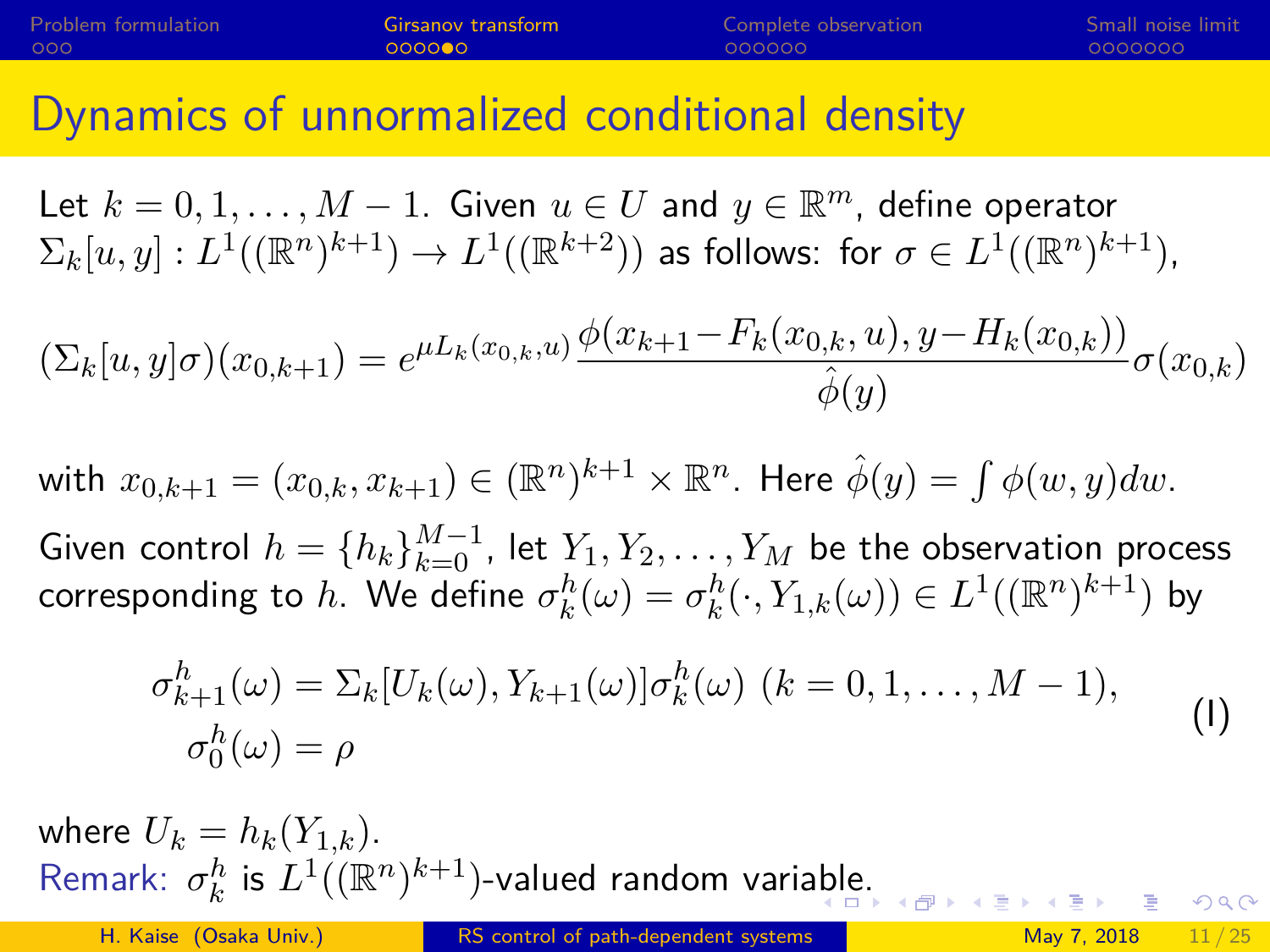<span id="page-11-0"></span>

| Problem formulation | Girsanov transform | Complete observation | Small noise limit |
|---------------------|--------------------|----------------------|-------------------|
| 000                 | 000000             | 000000               | 0000000           |
|                     |                    |                      |                   |

Dynamics of unnormalized conditional density (cont'd)

Notation: 
$$
\langle \sigma, \varphi \rangle_k := \int \sigma(x_{0,k}) \varphi(x_{0,k}) dx_{0,k}
$$
 for  $\sigma \in L^1((\mathbb{R}^n)^{k+1}),$   
 $\varphi \in L^\infty((\mathbb{R}^n)^{k+1}).$   
Theorem

Let 
$$
k = 0, 1, ..., M
$$
. For any  $\varphi \in L^{\infty}((\mathbb{R}^n)^{k+1})$ ,  
\n
$$
E^{Q}[\Gamma_{k}^{\dagger}e^{\mu\sum_{i=0}^{k-1}L_{i}(X_{0,i}, h_{i}(Y_{1,i}))}\varphi(X_{0,k})|\mathcal{Y}_{k}] = \langle \sigma_{k}^{h}, \varphi \rangle_{k},
$$
\nwhere  $\sigma_{k}^{h}(\omega) = \sigma_{k}^{h}(x_{0,k}, Y_{1,k}(\omega))$  is given by (I).

**Corollary** 

For any control 
$$
h = \{h_k\}_{k=0}^{M-1} \in \mathcal{U}_{0,M-1}
$$
  

$$
J(h) = E^Q[\langle \sigma_M^h, e^{\mu \Phi} \rangle_M].
$$

Remark:  $J(h)$  is a criterion of stochastic control with terminal cost  $\langle \cdot, e^{\mu \Phi} \rangle_M \colon L^1((\mathbb{R}^n)^{M+1}) \! \to \! \mathbb{R}$  under new state dynamics (I). We call  $\sigma_k^h (k=0,1,\ldots,M)$  information state for risk-sensitive control (cf. James-Baras-Elliott '94).  $QQQ$ H. Kaise (Osaka Univ.) [RS control of path-dependent systems](#page-0-0) May 7, 2018 12/25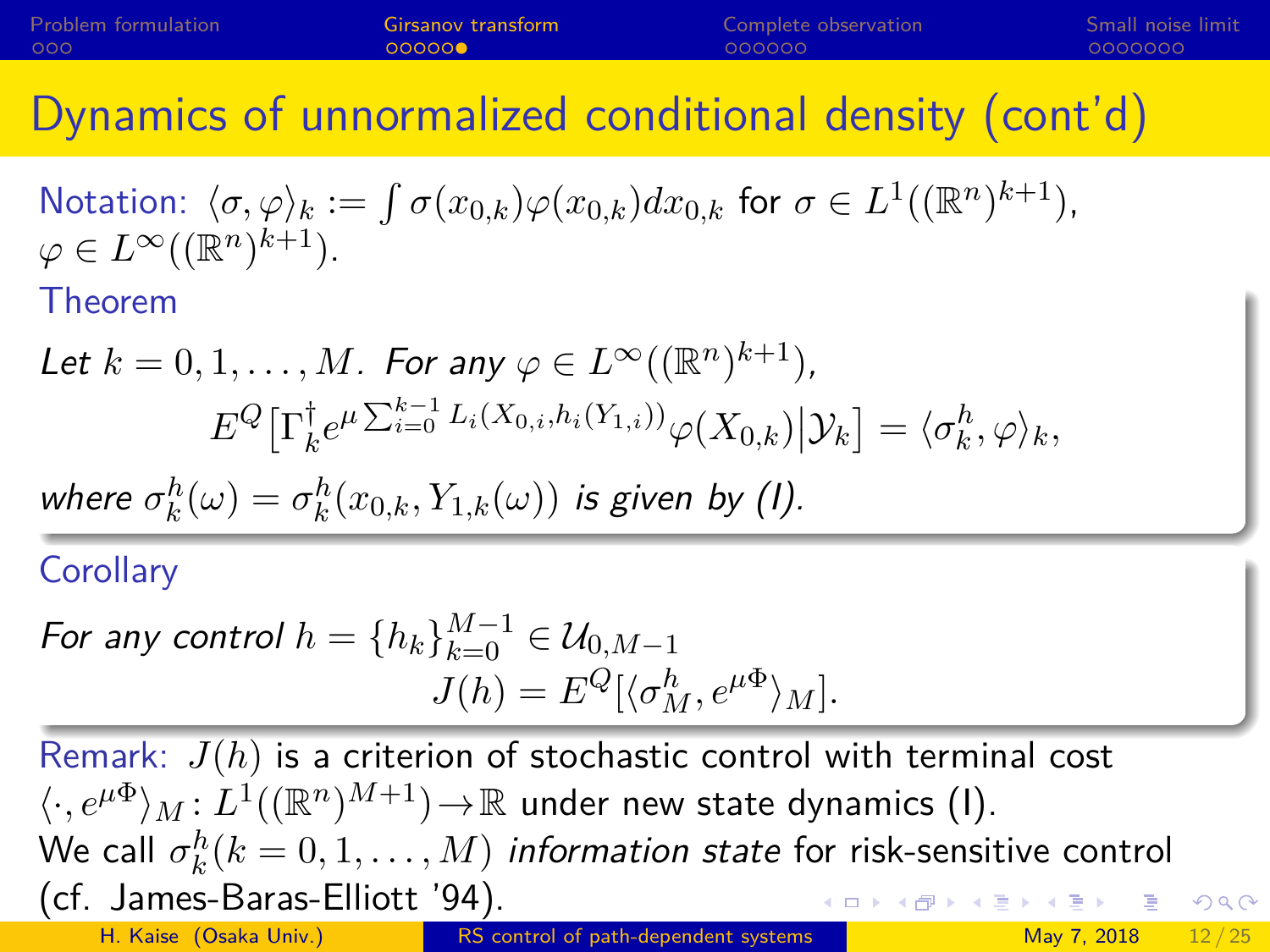<span id="page-12-0"></span>

| Problem formulation | Girsanov transform | Complete observation | Small noise limit |
|---------------------|--------------------|----------------------|-------------------|
| 000                 | 000000             | 00000                | 0000000           |
|                     |                    |                      |                   |

### Reduction to completely observable stochastic control

As seen in the previous slides, we can rewrite the risk-sensitive control under Q: Let  $h = \{h_k\}_{k=0}^{M-1} \in \mathcal{U}_{0,M-1}$ . Dynamics of information state

$$
\sigma_{k+1}^h(\omega) = \sum_k [U_k(\omega), Y_{k+1}(\omega)] \sigma_k^h(\omega) \ (k = 0, 1, \dots, M-1),
$$
  
\n
$$
\sigma_0^h(\omega) = \rho
$$
 (I)

where  $U_k = h_k(Y_{1,k})$ . **Criterion** 

$$
J(h) = E^{Q}[\langle \sigma_M^h, e^{\mu \Phi} \rangle_M].
$$

Remark: (i) Recall that  $(W_{k+1}, Y_{k+1})$  is independent of  $\mathcal{G}_k = \sigma(X_0, W_{1,k}, Y_{1,k})$  and  $(W_k, Y_k)$  has density  $\phi$  under  $Q$ . Thus  ${Y_k}_{k=1}^M$  may serve as driving noise in (I). (ii)  $u = \{U_k\}_{k=0}^{M-1}$  is adapted to  $\mathcal{Y}_k$  generated by  $Y_1, Y_2, \ldots, Y_k$ . KIL KALA ILIKI ILIKA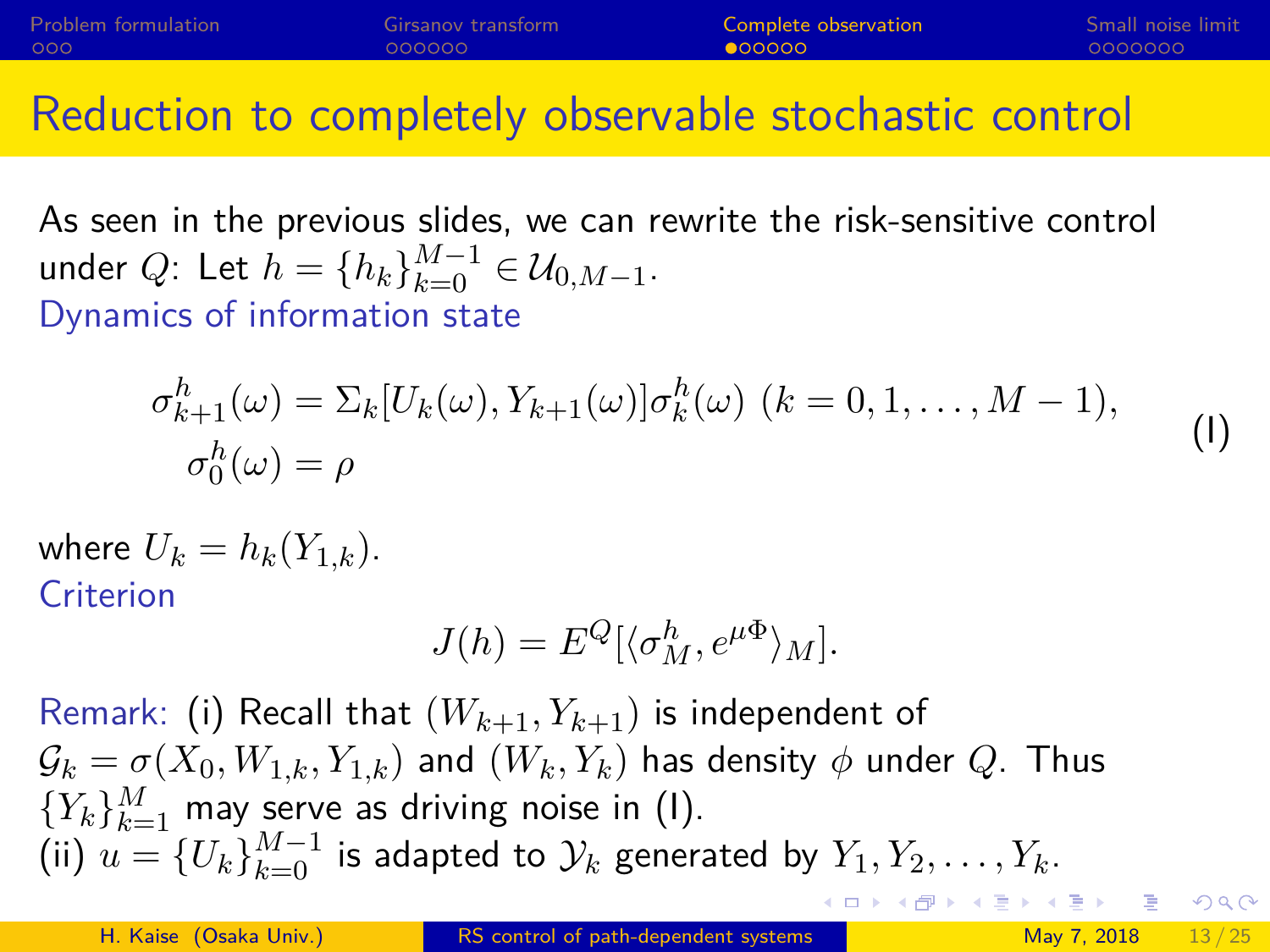<span id="page-13-0"></span>

| Problem formulation | Girsanov transform | Complete observation | Small noise limit |
|---------------------|--------------------|----------------------|-------------------|
| 000                 | 000000             | 000000               | LOOOOOOO          |
|                     |                    |                      |                   |

### Reformulation by completely observable problem

Let  $(\Omega, \mathcal{F}, Q)$  be a probability space.  $\{Y_k\}_{k=1}^M$  is a sequence of i.i.d. random variables with density  $\hat{\phi}(y) = \int \phi(w, y) dw.$ Let  $h = \{h_k\}_{k=0}^{M-1} \in \mathcal{U}_{0,M-1}$  be given.

Dynamics of new state: Define  $L^1((\mathbb R^n)^{k+1})$ -valued random variable  $\sigma_k^h$  by

$$
\sigma_{k+1}^h(\omega) = \sum_k [U_k(\omega), Y_{k+1}(\omega)] \sigma_k^h(\omega) \ (k = 0, 1, \dots, M-1),
$$
  

$$
\sigma_0^h(\omega) = \rho,
$$

where  $U_k(\omega) = h_k(Y_{1,k}(\omega))$ . Criterion

$$
J(h) = E^{Q}[\langle \sigma_M^h, e^{\mu \Phi} \rangle_M].
$$

Reformulation to completely observable problem

Minimize 
$$
J(h)
$$
 over  $h = \{h_k\}_{k=0}^{M-1} \in \mathcal{U}_{0,M-1}$ .

Remark: Note that  $\sigma_k^h$  is  $L^1((\mathbb{R}^n)^{k+1})$ -valued r.v.. It can be considered a completelyobservable stochastic control with ti[me](#page-12-0)-[va](#page-14-0)[r](#page-12-0)[yin](#page-13-0)[g](#page-14-0) [s](#page-17-0)[t](#page-17-0)[at](#page-18-0)[e](#page-11-0) s[p](#page-18-0)[ac](#page-0-0)[e.](#page-24-0)  $\circ \circ \circ$ H. Kaise (Osaka Univ.) [RS control of path-dependent systems](#page-0-0) May 7, 2018 14/25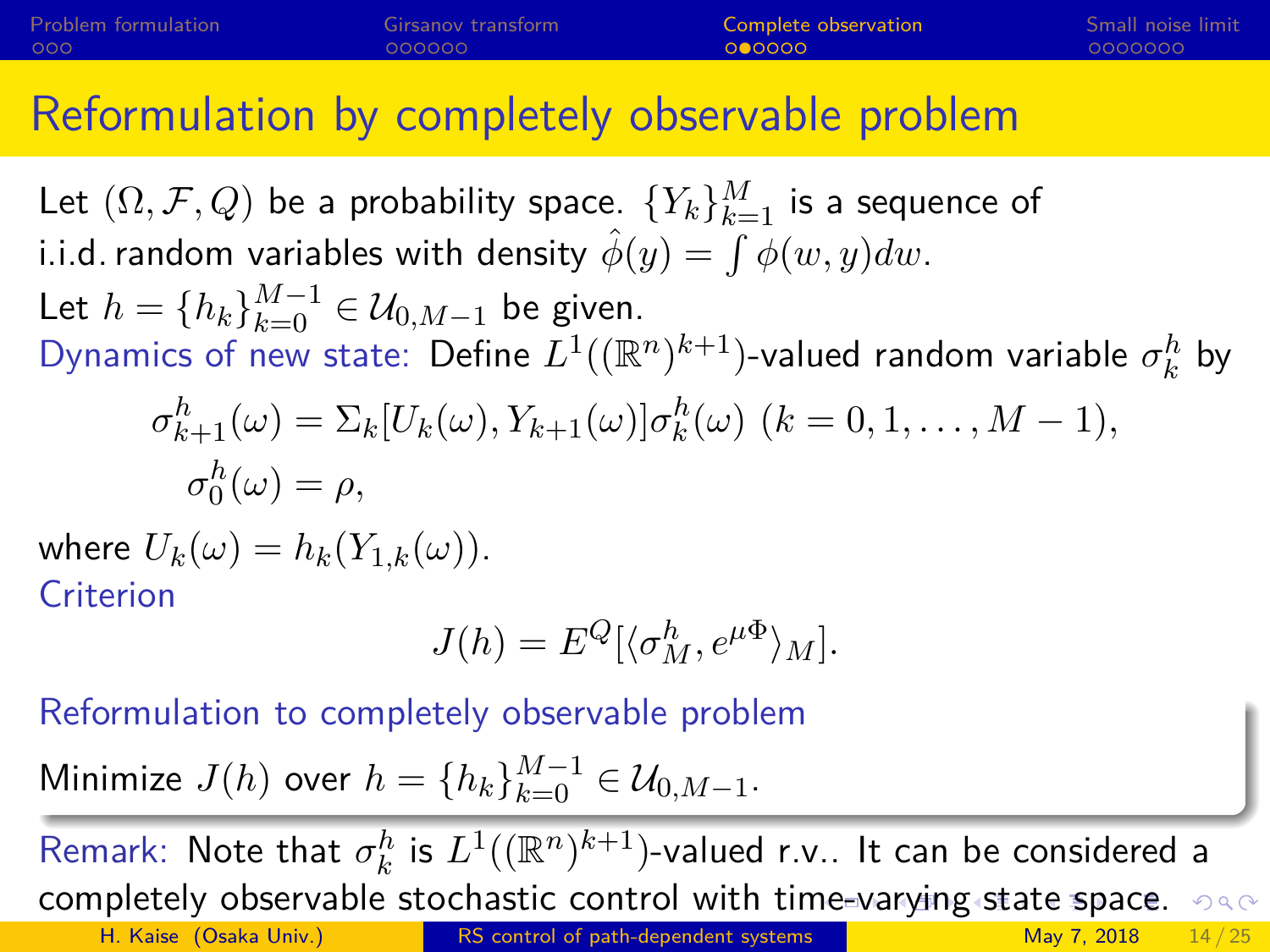### <span id="page-14-0"></span>Problem formulation for dynamic programming

Let  $(\Omega, \mathcal{F}, Q)$  be a probability space and  $\{Y_k\}_{k=1}^M$  be i.i.d. random variables with  $Q(Y_1 \in dy) = \hat{\phi}(y) dy$  where  $\hat{\phi}(y) = \int \phi(w, y) dw$ Given  $k = 0, 1, ..., M - 1$ , consider a problem starting at time k. Admissible controls:  $U$ -valued process  $u=\{U_i\}_{i=k}^{M-1}$  $\frac{M-1}{i=k}$  is admissible if  $U_i$  is  $\sigma(Y_{k+1,i})$ -measurable where  $Y_{k+1,i} = (Y_{k+1}, Y_{k+2}, \ldots, Y_i)$ . We understand  $\sigma(Y_{k+1,k}) = \{\emptyset, \Omega\}.$ 

 $\mathcal{U}_{k,M-1}$  denotes the set of admissible controls.

Remark: We often identify  $u=\{U_i\}_{i=k}^{M-1}$  with  $h=\{h_i\}_{i=k}^{M-1}$  where  $h_i: (\mathbb{R}^m)^{i-k} \to U$  is Borel measurable via relation  $U_i = h_i(Y_{k+1,i}).$ 

K ロ ▶ K 個 ▶ K 로 ▶ K 로 ▶ 『 콘 』 K) Q Q Q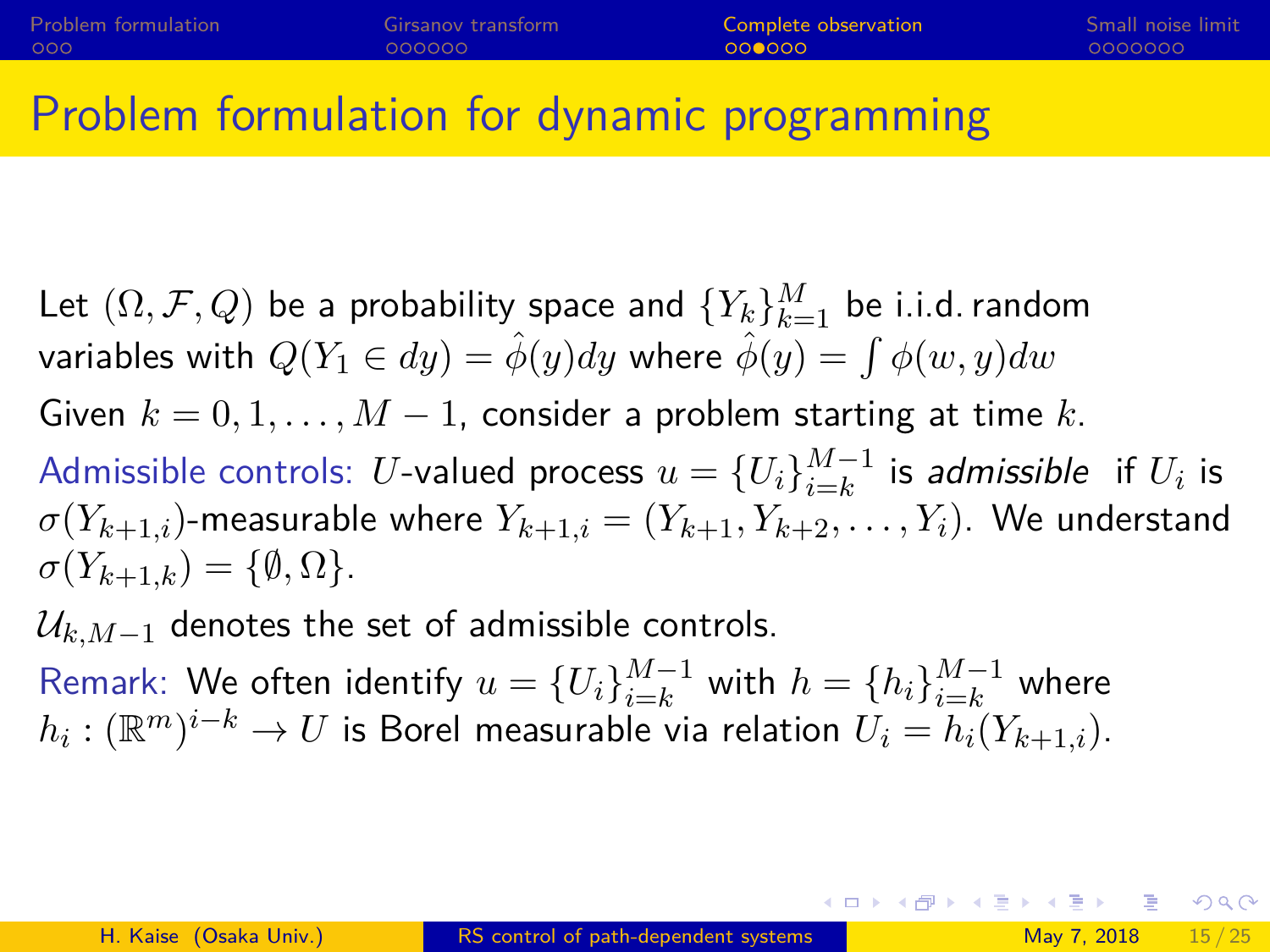| Problem formulation | Girsanov transform | Complete observation | Small noise limit |
|---------------------|--------------------|----------------------|-------------------|
| 000                 | 000000             | 000000               | 0000000           |
|                     |                    |                      |                   |

Problem formulation for dynamic programming (cont'd)

Let  $u = \{U_i\}_{i=k}^{M-1} \in \mathcal{U}_{k,M-1}$  be given. System dynamics: Given  $\sigma \in L^1((\mathbb{R}^n)^{k+1})$ , we define  $L^1((\mathbb{R}^n)^{i+1})$ -valued random variable  $\sigma_i^u$   $(i = k, k + 1, \ldots, M)$  by

$$
\sigma_{i+1}^u(\omega) = \sum_i [U_i(\omega), Y_{i+1}(\omega)] \sigma_i^u(\omega) \ (i = k, k+1, \dots, M-1),
$$
  
\n
$$
\sigma_k^u(\omega) = \sigma.
$$

Criterion:

$$
J_k(\sigma; u) := E^Q[\langle \sigma_M^u, e^{\mu \Phi} \rangle_M].
$$

Value function:

$$
V_k(\sigma) := \inf_{u \in \mathcal{U}_{k,M-1}} J_k(\sigma; u), \ \sigma \in L^1((\mathbb{R}^n)^{k+1}).
$$

Remark: Note that state space at  $k$  is  $L^1((\mathbb{R}^n)^{k+1})$  which depends on  $k.$ The above problem can be discussed by the dynamic programming with time-varying state spaces.  $QQQ$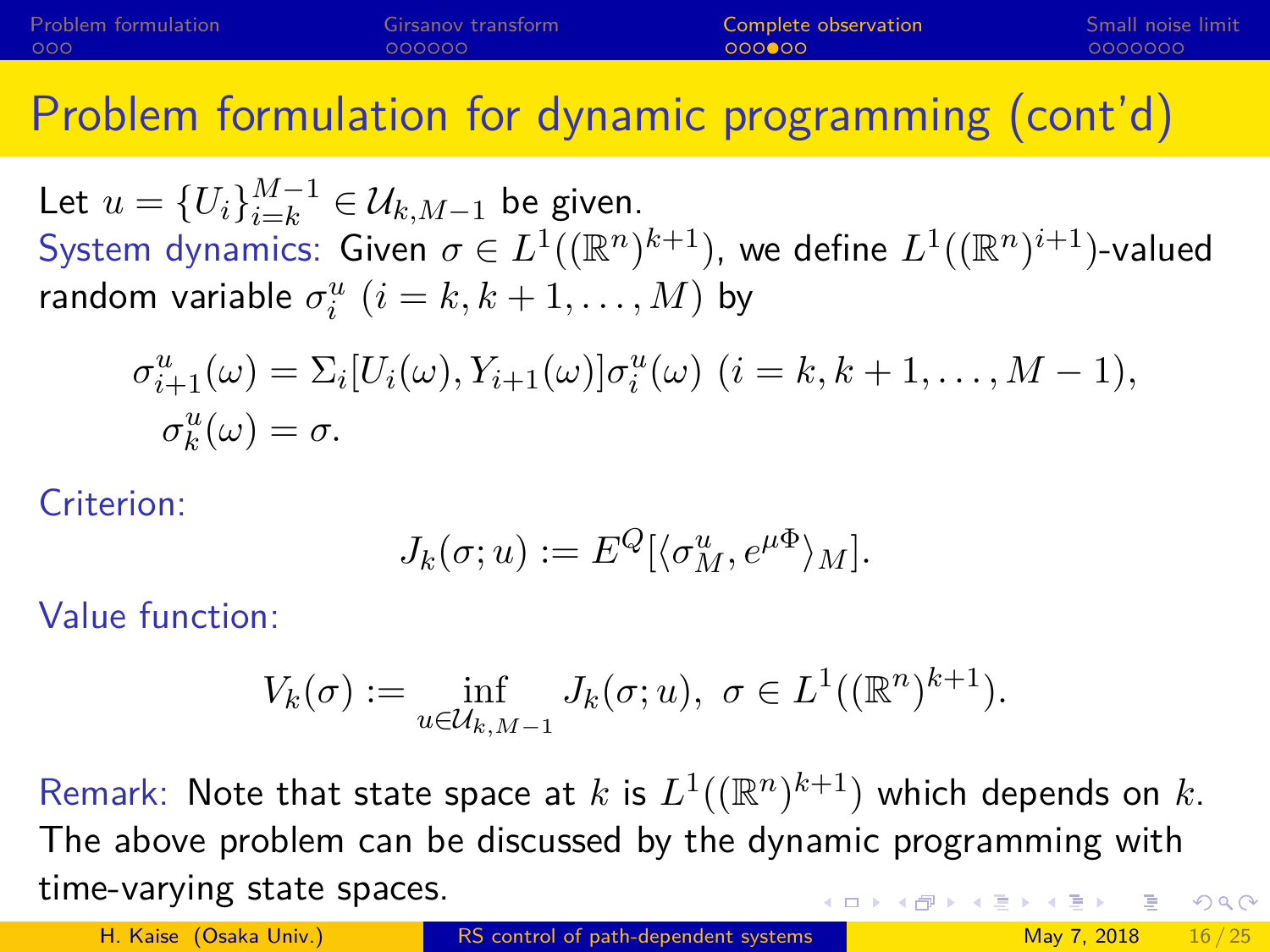| <b>Problem formulation</b> | Girsanov transform | Complete observation | Small noise limit |
|----------------------------|--------------------|----------------------|-------------------|
| - റററ                      | 000000             | 000000               | 0000000           |
|                            |                    |                      |                   |

## Verification Theorem

#### Theorem

Define 
$$
W_k: L^1((\mathbb{R}^n)^{k+1}) \to \mathbb{R}
$$
  $(k = 0, 1, ..., M)$  by

$$
W_M(\sigma) = \langle \sigma, e^{\mu \Phi} \rangle_M, \ \sigma \in L^1((\mathbb{R}^n)^{M+1}),
$$
  

$$
W_k(\sigma) = \inf_{u \in U} E^Q[W_{k+1}(\Sigma_k[u, Y_{k+1}]\sigma)], \ \sigma \in L^1((\mathbb{R}^n)^{k+1}),
$$
  

$$
k = M - 1, M - 2, \dots, 0.
$$

Then  $(i)$ – $(iii)$  hold: (i) For any  $u \in \mathcal{U}_{k,M-1}$ ,  $J_k(\sigma; u) \geq W_k(\sigma), \forall \sigma \in L^1((\mathbb{R}^n)^{k+1})$ . (ii) For each  $k = 0, 1, ..., M - 1$ , there exists a Borel measurable function  $h_k^*:L^1((\mathbb{R}^n)^{k+1})\to U$  such that

$$
W_k(\sigma) = E^Q[W_{k+1}(\Sigma_k(h_k^*(\sigma), Y_{k+1})\sigma)], \ \forall \sigma \in L^1((\mathbb{R}^n)^{k+1}).
$$

 $QQ$ 

 $\langle \overline{m} \rangle$   $\langle \overline{m} \rangle$ 

4日下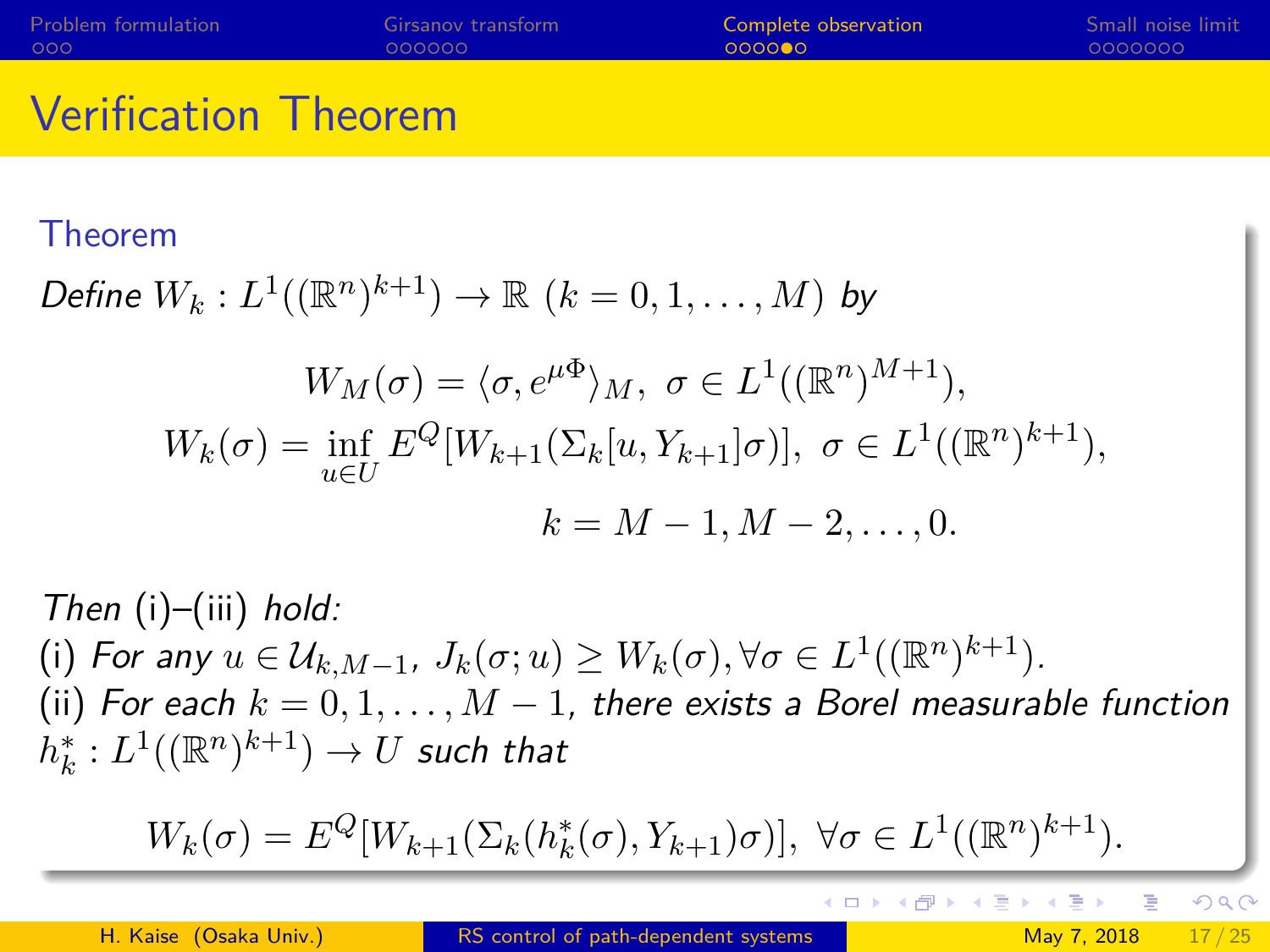<span id="page-17-0"></span>

| Problem formulation | Girsanov transform | Complete observation | Small noise limit |
|---------------------|--------------------|----------------------|-------------------|
| 000                 | 000000             | <b>OOOOOO</b>        | 0000000           |
|                     |                    |                      |                   |

## Verification Theorem (cont'd)

### Theorem (cont'd)

(iii) Consider  $L^1((\mathbb{R}^n)^{k+1})$ -valued r.v.  $\sigma_i^*$   $(i = k, k + 1, \ldots, M - 1)$  by

$$
\sigma_{i+1}^*(\omega) = \sum_i [h_i^*(\sigma_i^*(\omega)), Y_{i+1}(\omega)] \sigma_i^*(\omega) \ (i = k, k+1, \dots, M-1),
$$
  

$$
\sigma_k^*(\omega) = \sigma.
$$
 (I\*)

Set  $u^* = \{U_i^*\}_{i=k}^{M-1}$  with  $U_i^* = h_i^*(\sigma_i^*)$ . Then  $u^* \in \mathcal{U}_{k,M-1}$  and  $J_k(\sigma;u^*)=W_k(\sigma)$ , i.e.  $u^*$  is an optimal control.

Remark:  $U_i^* = h_i(\sigma_i^*)$  is a feedback control of information state. [Offline] a) Calculate  $h^* = \{h_k^*\}_{k=0}^{M-1}$  given in Theorem (ii). b) For any  $y_{1,M}=(y_1,y_2,\ldots,y_M)\in(\mathbb{R}^m)^M$ , calculate  $\sigma_k^* = \sigma_k^*(\cdot, y_{1,k}) \in L^1((\mathbb{R}^n)^{k+1}) \; (k = 0, 1, \ldots, M-1)$  by  $\sigma_{k+1}^* = \sum_k [h_k^*(\sigma_k^*), y_{k+1}] \sigma_k^*$   $(i = 0, 1, ..., M - 1), \sigma_0^* = \rho.$ [Online] Under observation  $Y_{1,k} = (Y_1, Y_2, \ldots, Y_k)$ , calculate  $u_k^* := \sigma_i^*(\cdot, Y_{1,i}).$  $\left\{ \begin{array}{ccc} \square & \rightarrow & \left\{ \bigoplus \bullet & \leftarrow \Xi \right\} & \rightarrow & \left\{ \Xi \right\} & \longrightarrow & \Xi \end{array} \right.$  $200$ H. Kaise (Osaka Univ.) [RS control of path-dependent systems](#page-0-0) May 7, 2018 18/25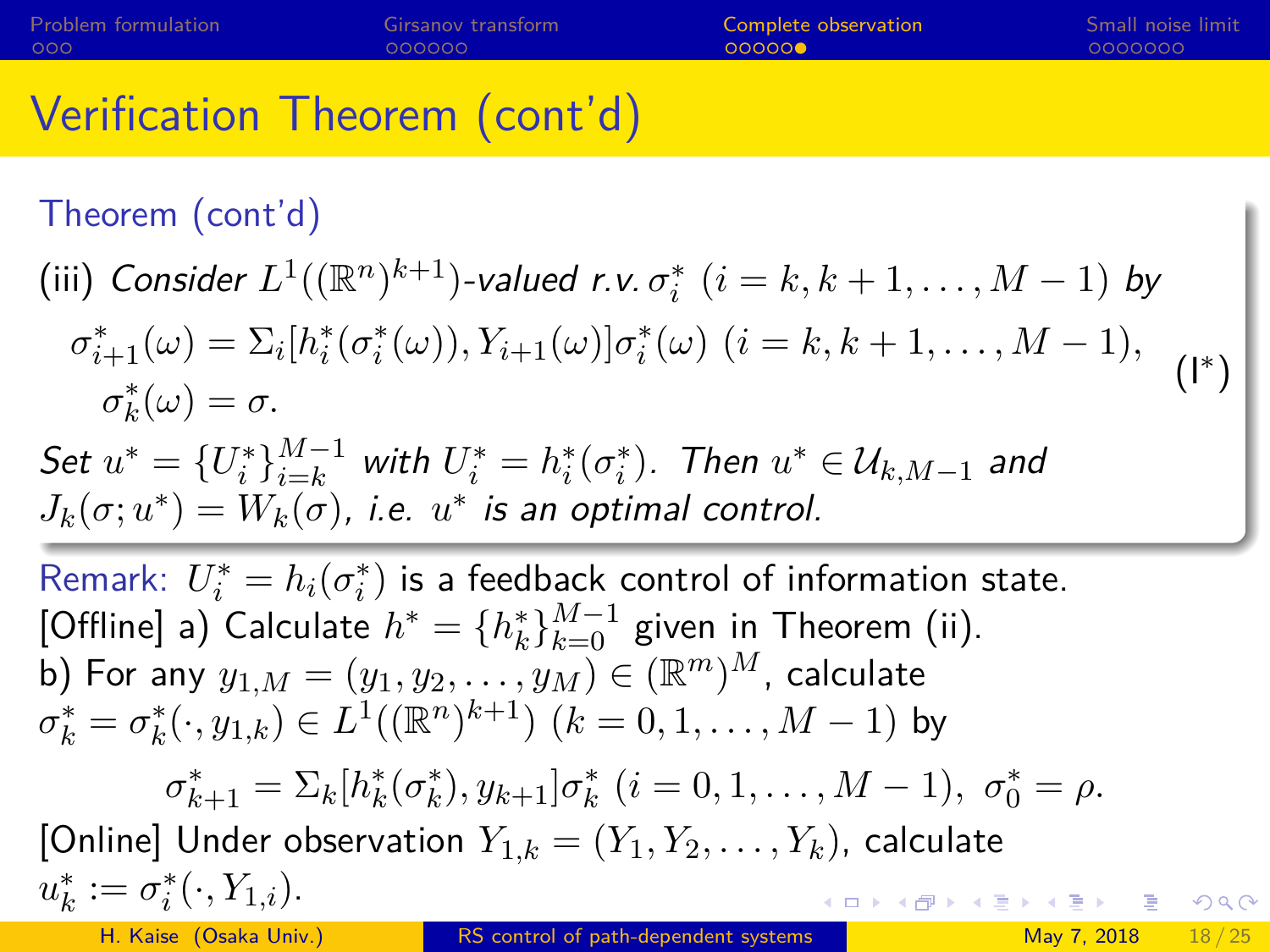# <span id="page-18-0"></span>Small noise limit: Settings

Let  $\epsilon > 0$  denote intensity parameter of noises. We assume (A3)' holds instead of (A3):

 $(A3)'$   $\{(W_k,V_k)\}_{k=1}^M$  are i.i.d. sequence of random variables.  $(W_1,V_1)$  is  $n \times m$ -dimensional normal distribution of mean 0 and covariance matrix  $\epsilon \Sigma$  and  $V_1$  is m-dimensional normal distribution of mean 0 and covariance matrix  $\epsilon \hat{\Sigma}$ .

We denote  $(W_k,V_k)$  by  $(W_k^\epsilon,V_k^\epsilon)$  to specify the dependence on  $\epsilon.$ State and observation: <code>Suppose</code>  $P(X_0 \in dx) = c_\epsilon e^{p(x)/\epsilon} dx$   $(c_\epsilon;$ normalizing constant). For  $k = 0, 1, \ldots, M - 1$  $X_{k+1}^{\epsilon} = F_k(X_{0,k}^{\epsilon}, U_k) + W_{k+1}^{\epsilon}$ 

 $Y_{k+1}^{\epsilon} = H_k(X_{0,k}^{\epsilon}) + V_{k+1}^{\epsilon},$ where  $u=\{U_k\}_{k=0}^{M-1}$  is  $U$ -valued process adapted to  $\mathcal{Y}_k=\sigma(Y_{1,k}^{\epsilon}).$ Criterion:

$$
J^{\epsilon}(u) = E^{P}[e^{(\mu/\epsilon)\{\sum_{k=0}^{M-1}L_{k}(X_{0,k}^{\epsilon},U_{k})+\Phi(X_{0,M}^{\epsilon})\}}].
$$

 $[{\mathsf Q}]$  Asymptotic behavior of  $V^\epsilon:=\inf_u J^\epsilon(u)$  as  $\epsilon\mapsto 0$  $\epsilon\mapsto 0$ [?](#page-18-0)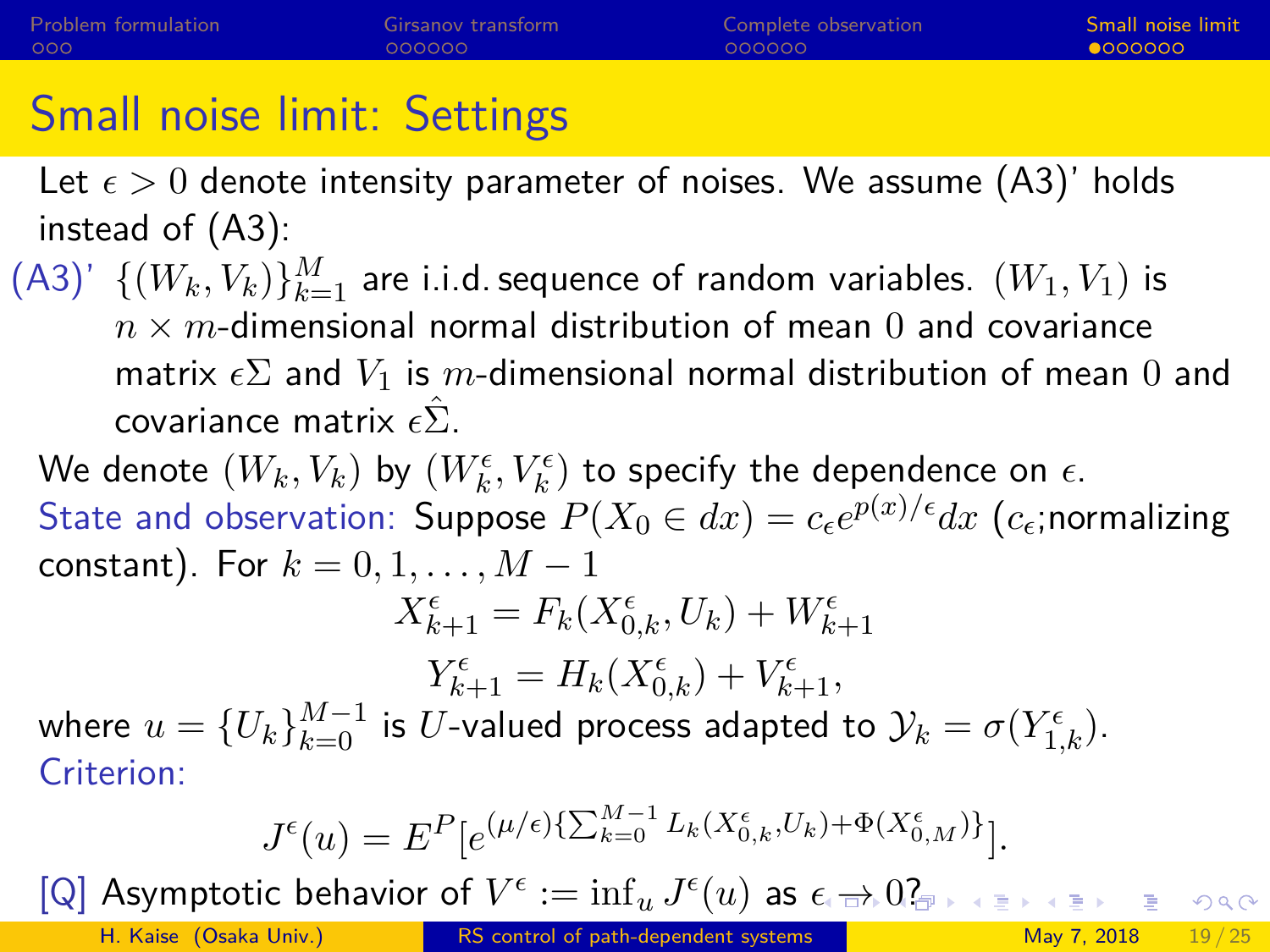<span id="page-19-0"></span>

| Problem formulation | Girsanov transform | Complete observation | Small noise limit |
|---------------------|--------------------|----------------------|-------------------|
| 000                 | 000000             | 000000               | 0000000           |
|                     |                    |                      |                   |

## Small noise limit: Notations

$$
G := \{ \gamma = (\gamma_1, \gamma_2); \ \gamma_1 > 0, \gamma \ge 0 \}. \text{ For } \gamma = (\gamma_1, \gamma_2) \in G,
$$

$$
\mathcal{D}^{\gamma}(\mathbb{R}^d) := \{ p \in C(\mathbb{R}^d); \ p(x) \le -\gamma_1 |x|^2 + \gamma_2 \},
$$

$$
\mathcal{D}(\mathbb{R}^d) := \bigcup_{\gamma \in G} \mathcal{D}^{\gamma}(\mathbb{R}^d).
$$

We suppose  $\mathcal{D}(\mathbb{R}^d)$  has a topology induced by uniform convergence on each compact sets and denote by  $d$  a metric compatible with this topology.

 $\Omega$ 

∢ 何 ▶ -∢ ヨ ▶ -∢ ヨ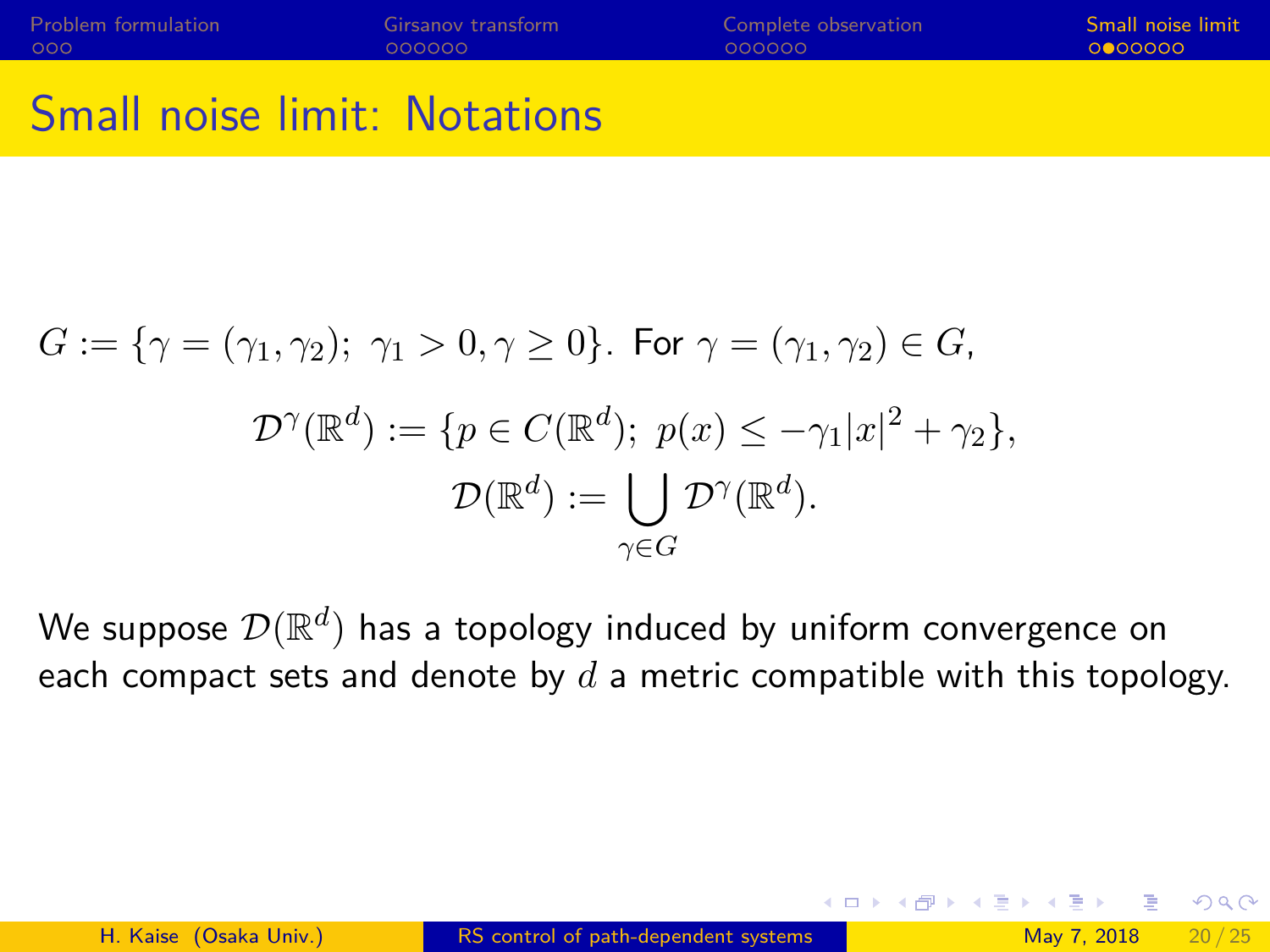### <span id="page-20-0"></span>Dynamic programing equation with small noise

To study the asypmptoics of  $V^\epsilon$ , we use dynamic programming equation. We recall the reformulation of risk-sensitive control. Let  $(\Omega, \mathcal{F}, Q)$  be a probability space.  $\{Y_k^\epsilon\}_{k=1}^M$  is a sequence of i.i.d. normal random variables with mean 0 and covariance  $\epsilon \hat{\Sigma}$ . Let  $u = \{U_i\}_{i=k}^{M-1} \in \mathcal{U}_{k,M-1}$  be given. System dynamics: Given  $\sigma \in L^1((\mathbb{R}^n)^{k+1})$ , we define  $L^1((\mathbb{R}^n)^{i+1})$ -valued random variable  $\sigma_i^u$   $(i = k, k + 1, \ldots, M)$  by  $\sigma_{i+1}^u(\omega) = \sum_i [U_i(\omega), Y_{i+1}^{\epsilon}(\omega)] \sigma_i^u(\omega) \ (i = k, k+1, \ldots, M-1),$  $\sigma_k^u(\omega) = \sigma.$ 

Criterion:

$$
J_k^\epsilon(\sigma;u):=E^Q[\langle\sigma_M^u,e^{(\mu/\epsilon)\Phi}\rangle_M].
$$

Value function:

$$
V_k^\epsilon(\sigma):=\inf_{u\in\mathcal{U}_{k,M-1}}J_k^\epsilon(\sigma;u).
$$

H. Kaise (Osaka Univ.) [RS control of path-dependent systems](#page-0-0) May 7, 2018 21/25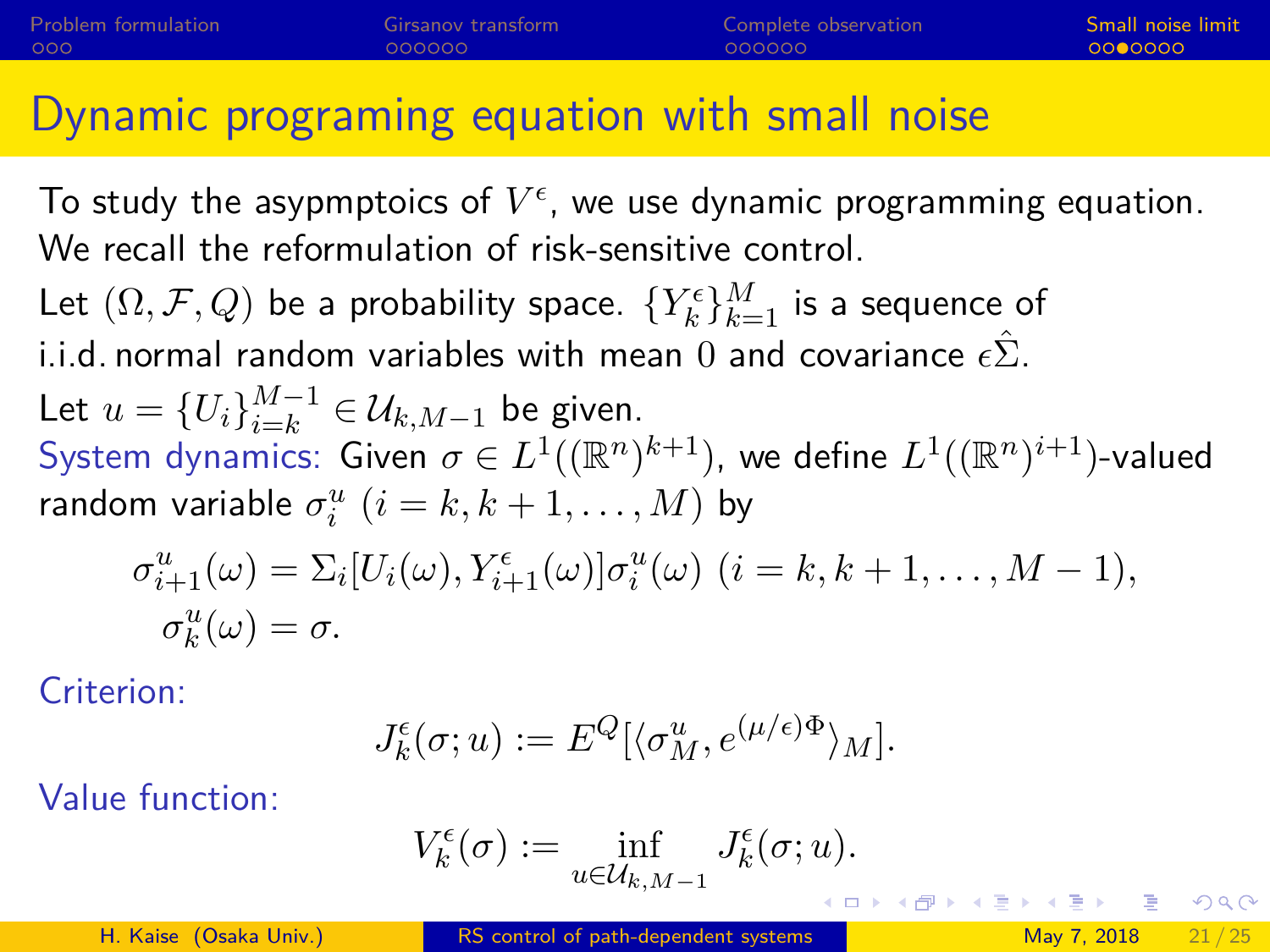| Problem formulation | Girsanov transform | Complete observation | Small noise limit |
|---------------------|--------------------|----------------------|-------------------|
| 000                 | 000000             | 000000               | 00000000          |
|                     |                    |                      |                   |

Dynamic programing equtation with small noise (cont'd)

By the Verification theorem,  $V_k^{\epsilon}: L^1((\mathbb{R}^n)^{k+1}) \to \mathbb{R} \ (k=0,1,\ldots,M)$ satisfy the dynamic programming equation:

$$
V_M^{\epsilon}(\sigma) = \langle \sigma, e^{(\mu/\epsilon)\Phi} \rangle_M, \ \sigma \in L^1((\mathbb{R}^n)^{M+1}),
$$
  

$$
V_k^{\epsilon}(\sigma) = \inf_{u \in U} E^Q[V_{k+1}^{\epsilon}(\Sigma_k[u, Y_{k+1}^{\epsilon}]\sigma)], \ \sigma \in L^1((\mathbb{R}^n)^{k+1}),
$$

$$
k = M - 1, M - 2, ..., 0.
$$

Remark: Under (A3)',  $\Sigma_k[u, y]$  is given as follows:

$$
\begin{aligned} &(\Sigma_k[u,y]\sigma)(x_{0,k+1})\\ &=c_\epsilon \exp\left(\frac{\mu}{\epsilon}\big\{L_k(x_{0,k},u)+\frac{1}{2\mu}|y|_{\Sigma_2^{-1}}^2-\frac{1}{2\mu}|z(x_{0,k+1},u,y)|_{\Sigma^{-1}}^2\big\}\right)\sigma(x_{0,k}),\\ &\text{where }|y|_{\Sigma_2^{-1}}^2=y^T\Sigma_2^{-1}y,\ |z|_{\Sigma^{-1}}^2=z^T\Sigma^{-1}z,\\ &z(x_{0,k+1},u,y):=(w_{k+1},v_{k+1})=(x_{k+1}-F_k(x_{0,k},u),y-H_k(x_{0,k}))\\ &\text{We expect }(\epsilon/\mu)\log V_k^\epsilon\big(\underline{e^{(\mu/\epsilon)p}}\big) \text{ converges as } \epsilon\to 0,\\ \end{aligned}
$$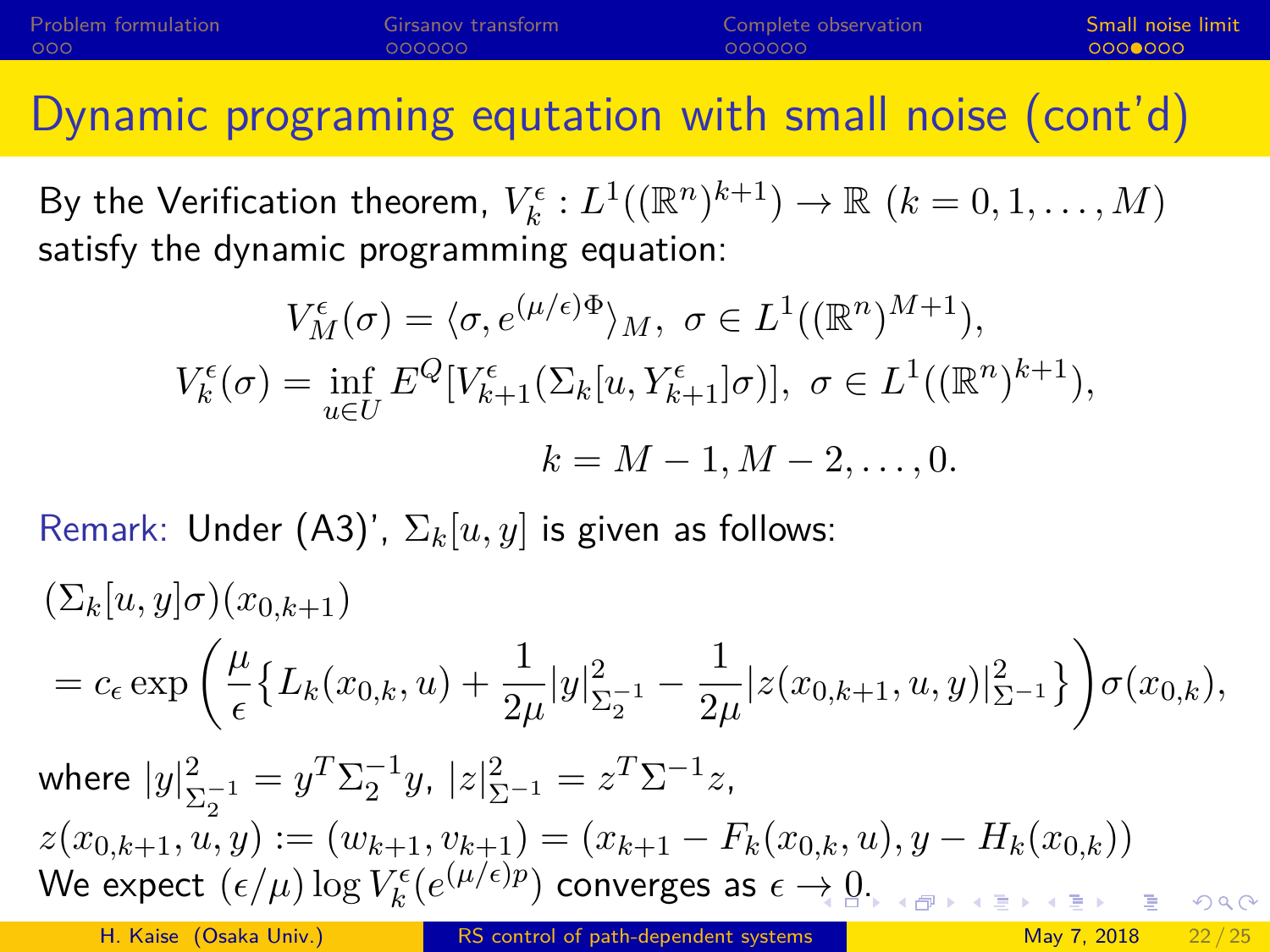<span id="page-22-0"></span>

| Problem formulation | Girsanov transform | Complete observation | Small noise limit |
|---------------------|--------------------|----------------------|-------------------|
| 000                 | 000000             | 000000               | 00000000          |
|                     |                    |                      |                   |

# Small noise limit

We define  $W_k: \mathcal{D}((\mathbb{R}^n)^{k+1}) \to \mathbb{R} \,\, (k=0,1,\ldots,M)$  by

$$
W_M(p) = (p, \Phi)_M, \ p \in \mathcal{D}(\mathbb{R}^n)^{M+1},
$$
  
\n
$$
W_k(p) = \inf_{u \in U} \sup_{y \in \mathbb{R}^m} \left\{ W_{k+1}(T_k[u, y]p) - \frac{1}{2\mu} |y|_{\Sigma_2^{-1}}^2 \right\},
$$
  
\n
$$
p \in \mathcal{D}((\mathbb{R}^n)^{k+1}); k = M - 1, M - 2, ..., 0,
$$
\n(G)

where  $(p, \Phi)_M := \sup_{x \in (\mathbb{R}^n)^{M+1}} \{p(x) + \Phi(x)\}\$  and operator  $T_k[u,y]:\mathcal{D}((\mathbb{R}^n)^{k+1})\to \mathcal{D}((\mathbb{R}^n)^{k+2})$  is given by

$$
(T_k[u,y]p)(x_{0,k+1}) = L_k(x_{0,k},u) + \frac{1}{2\mu}|y|_{\Sigma_2^{-1}}^2 - \frac{1}{2\mu}|z(x_{0,k+1},u,y)|_{\Sigma_2^{-1}}^2 + p(x_{0,k})
$$

K □ ▶ K @ ▶ K 로 ▶ K 로 ▶ \_ 로 \_ K 9 Q @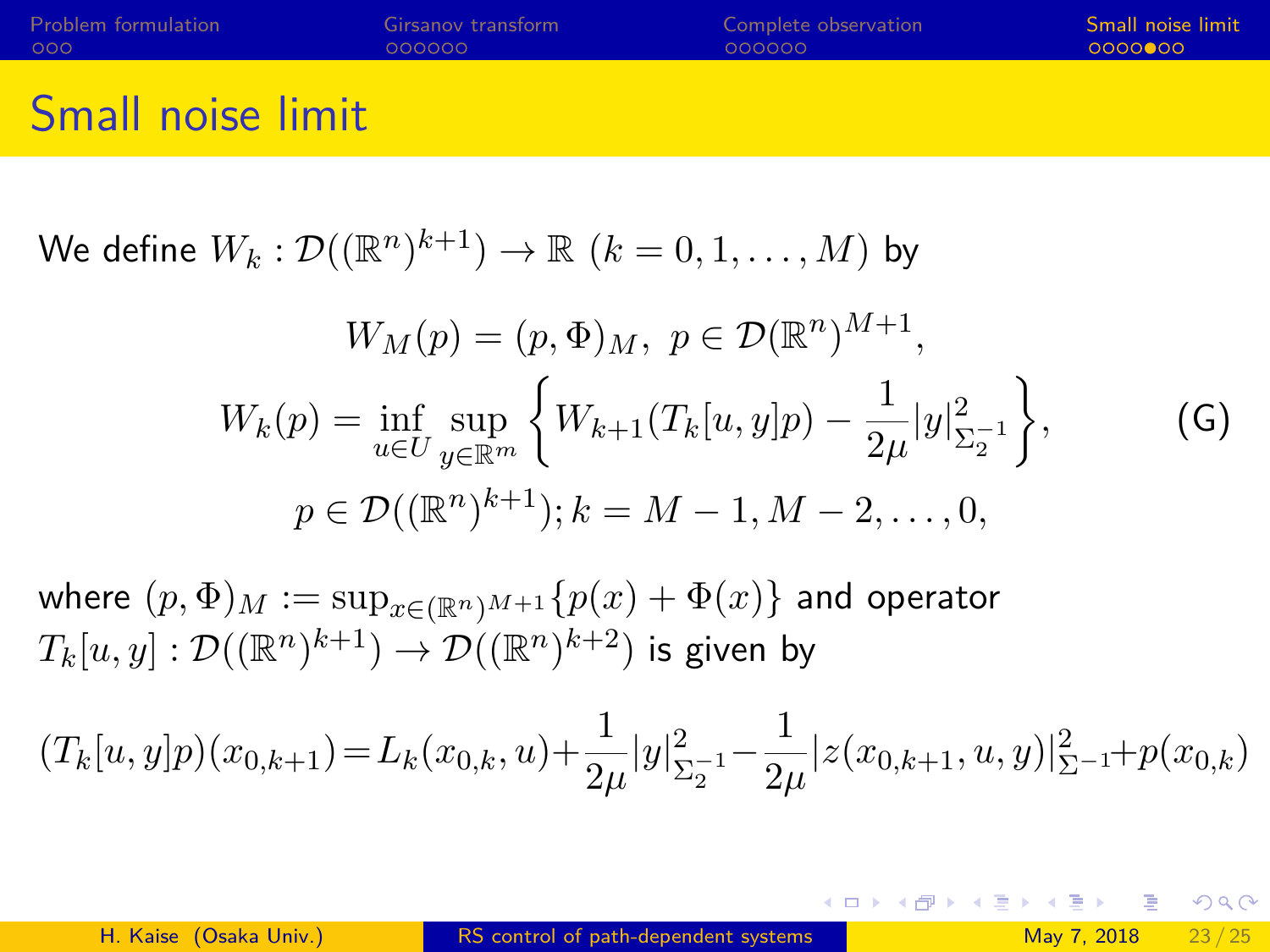# <span id="page-23-0"></span>Small noise limit (cont'd)

#### Theorem

Let  $p^{\epsilon}, p \in \mathcal{D}^{\gamma}((\mathbb{R}^n)^{k+1})$   $(\epsilon > 0)$  for some  $\gamma \in G$  and suppose  $p^{\epsilon}$ converges to  $p$  in  $\mathcal{D}((\mathbb{R}^n)^{k+1})$  as  $\epsilon\to 0.$  Then

$$
\frac{\epsilon}{\mu} \log V_k^{\epsilon} (e^{(\mu/\epsilon)p^{\epsilon}}) \to W_k(p) \ (\epsilon \to 0).
$$

In particular, we can have

$$
\frac{\epsilon}{\mu} \log V_0^\epsilon(e^{(\mu/\epsilon)p^\epsilon}) \to W_0(p) \ (\epsilon \to 0).
$$

Remark: (i) The above theorem is proved by Varadhan-Laplace lemma using dynamic programming equations (cf. James-Baras-Elliott '94). (ii) Dynamic programming equation (G) of min-max type might arise in partially observed  $H^{\infty}$ -control of path-dependent systems.

K ロ > K 個 > K 할 > K 할 > 1 할 > 1 이익어